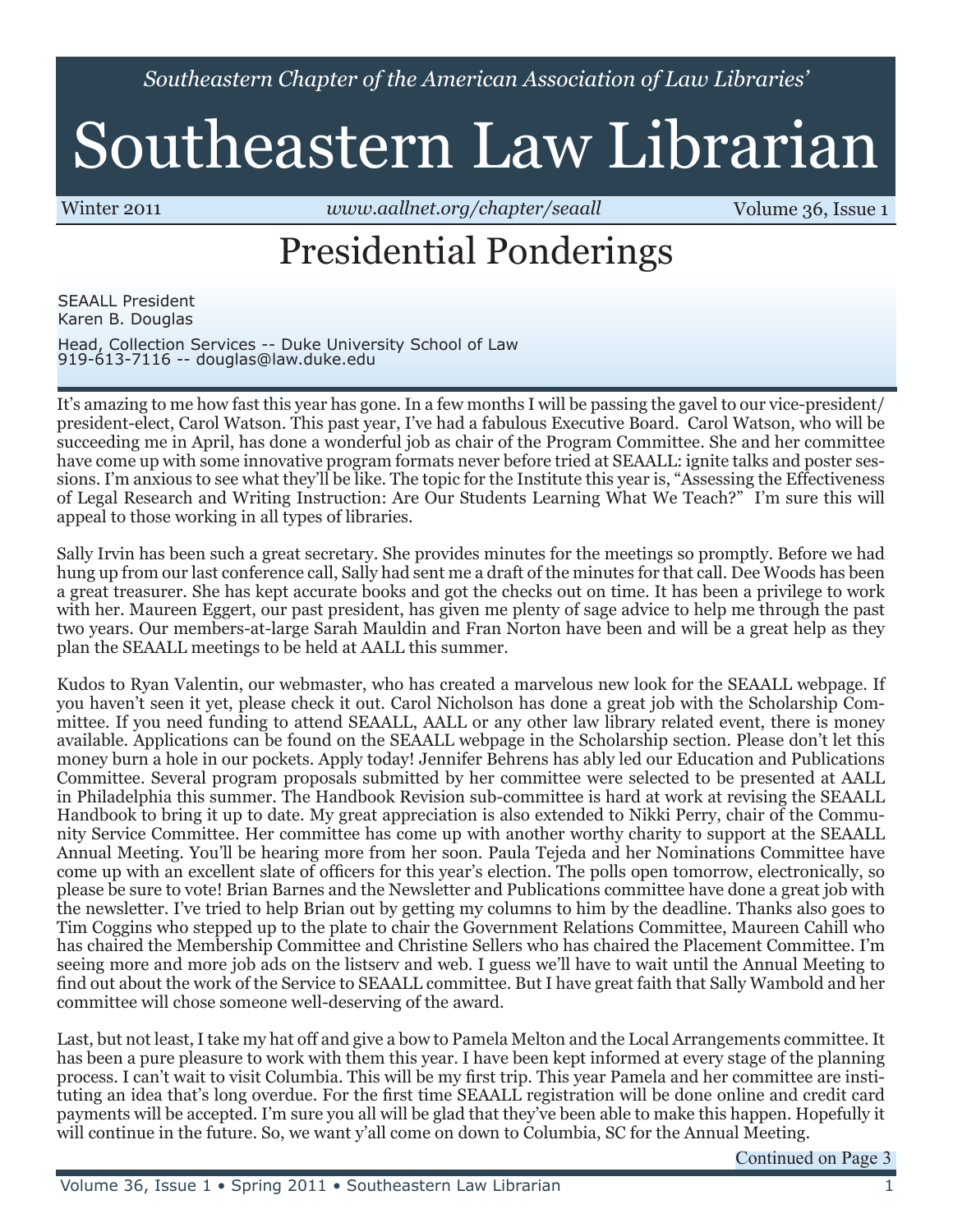

### **Contents**

- **1 -- Presidential Ponderings**
- **3 -- 2011 SEAALL Annual Meeting Programs**
- **8 -- From Litigation to Lilies**
- **9 -- Service to SEAALL Award Announcement**
- **10 -- SEAALL Financial Report**
- **15 -- Library Profile: Loyola University New Orleans Law Library**
- **16 -- SEAALL Candidate Profiles**
- **19 -- AALL Announcements**
- **22 -- SEAALL Officers**
- **23 -- Editors Note:**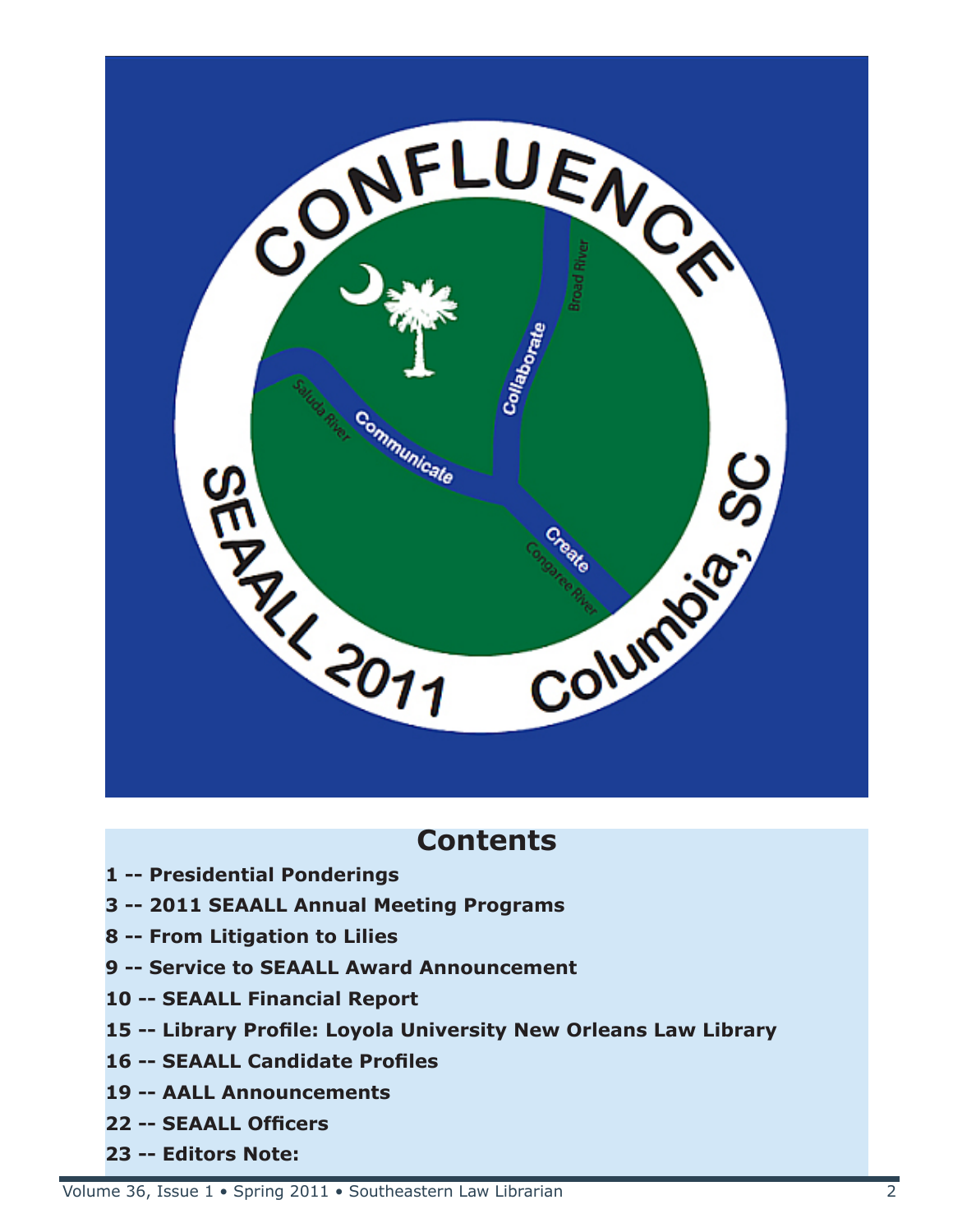Presidential Ponderings -- Continuation from Page 1

I truly enjoyed serving as your president this past year. Volunteering to serve YOUR organization is very rewarding. So be sure to answer the call for volunteers that Carol Watson will make very soon. We can't keep this great organization running without people like you!

### 2011 SEAALL Annual Meeting Programs: A Variety of Choices to Inspire and Energize Your Library

Carol Watson, UGA Law Library

UGA Law Library

The SEAALL Program committee has been hard at work organizing an exciting array of programs for the 2011 Annual Meeting in Columbia, South Carolina.

In addition to the traditional lecture-style presentations, this year we're introducing a few new program formats in the hopes of increasing interactivity and collaboration. For example, in one of the sessions the Georgia State University librarians will be offering a hands-on poster session so you can learn about their experiences with e-books readers as well as see them in action.

Another one of the program slots will be dedicated to 4 simultaneous poster sessions. Each presenter will have 5-10 minutes to explain their topic and present a visual aid. At the end of each session, a moderator will indicate that it is time to switch sessions and the audience will rotate among the presentations. This format gives the audience an opportunity to ask individual questions to the presenters in a more informal setting. We'll also have a program slot comprised entirely of ignite sessions. Each speaker will have five minutes to present with 20 auto-advancing slides (15 seconds each). This invigorating presentation format requires the presenters to be precise and move along quickly.

Our 2 keynote sessions will be stimulating as well. Melanie Huggins, Executive Director of the Richland Public Library, will be presenting on the topic of collaboration and cooperation. She is a dynamic and engaging speaker with a great deal of experience in collaborative ventures inside and outside of the library. Our second keynote presentation will be a moderated session with vendor representatives on the future of legal publishing. Duncan Alford, Associate Dean and Director of the University of South Carolina Law Library, will moderate what is sure to be a lively debate as we watch the industry representatives peer into the crystal ball to predict what the future will hold.

Last, but not least, don't forget the Institute that will precede the Annual Meeting. This year's Institute will focus on assessing the effectiveness of legal research and writing instruction. Are our students learning what we teach? How well prepared are students for success in the workplace? What is happening at the law firms? What is the role of the academic law librarians? These and many other questions will be addressed during the 2011 Institute as academic, law firm and court librarians interact. The Institute will also include former students debriefing us on their experiences on their first job.

As you can see, the programs at 2011 offer something for everyone. I'd especially like to thank the members of the Program Committee for their hard work and dedication: Sharon Bradley, Lauren Collins, David Lehmann, Sarah Mauldin, Jason Sowards and Paula Tejeda.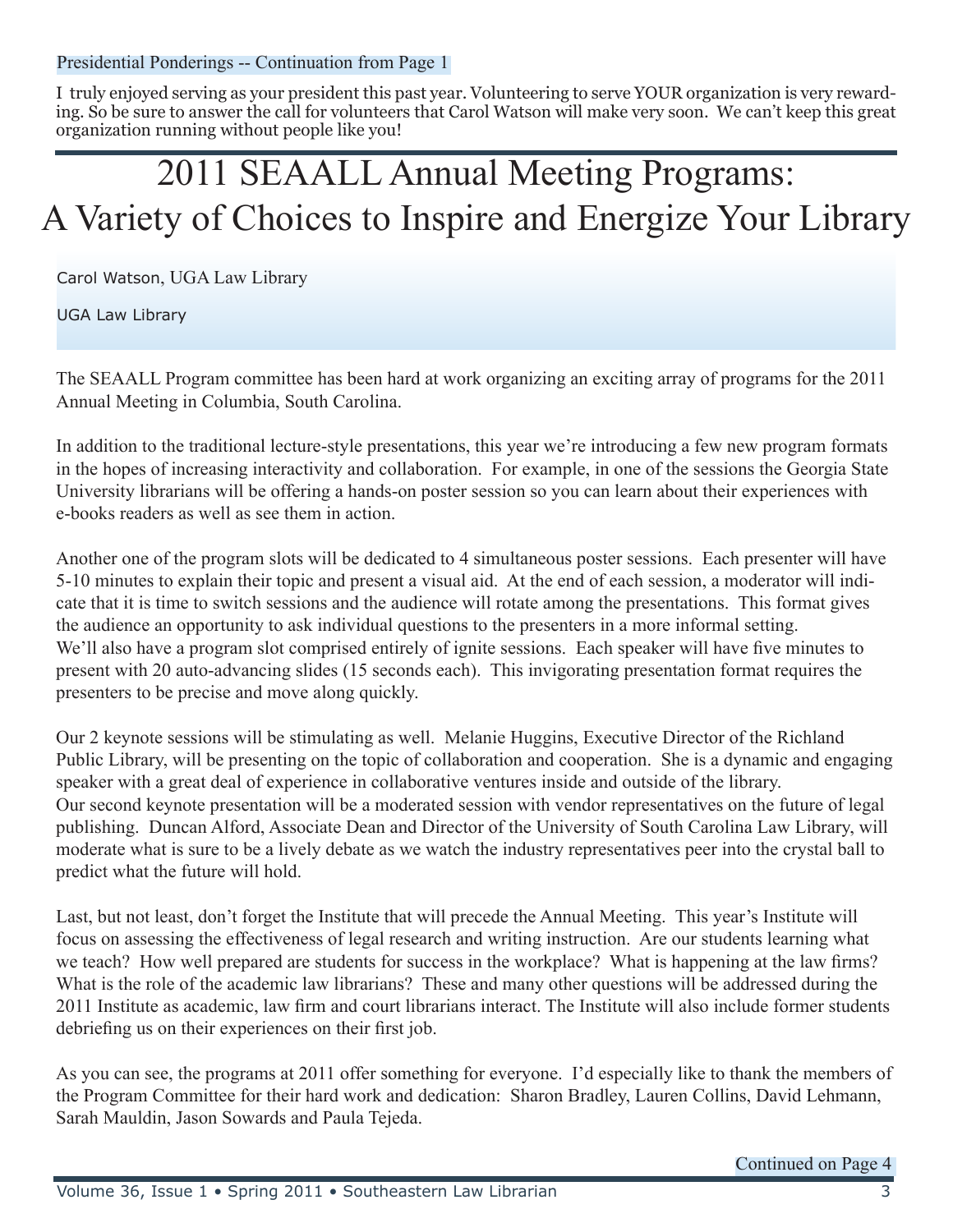*Program Descriptions:* 

• **Designing and Preserving Special Collections** - Our collections' unique holdings can make the greatest impact to scholarship, and yet our special collections often suffer from a lack of staff expertise to preserve and describe unusual formats. An experienced special collections cataloger and a special collections librarian will share the basics of standards-based cataloging and preservation of these formats. This program will include hands-on practice with creating a metadata record for a manuscript and a photograph collection (with attention paid to perceived impact of RDA).

• **Passing the Baton: Option or Obligation?** - As the professional librarian population ages, new members must be recruited, hired, and trained to manage our departments and operations. Regardless of their titles, or how what they do may have changed over the years, this program will focus on concerns, issues, and implementation plans as law librarians retire and "pass the baton" to newer law library professionals. How do we recruit and train others to take over for us? What historical information do we impart about our institutions and departments so that the library can continue to be responsive to its ever-changing patron community? Our first speaker will address succession planning in law libraries to help guide librarians and staff through inevitable transitions, and our second speaker will present a "case study" touching on aspects of succession planning in a particular library. The program will conclude with an interactive discussion among presenters and attendees.

• **Collaborating for Success: the Authentication and Preservation of Digital Legal Information** - State governments are increasingly moving to digital only versions of their statutes, cases, regulations, and other government information, but most are not taking necessary steps to ensure the trustworthiness, the authenticity, and the preservation of this information. AALL and others are collaborating to draw attention to and help solve these issues. A few states, including some in the Southeast, are leading the way. Join two members of the American Association of Law Libraries' Electronic Legal Information Access and Citation Committee for an update and a discussion of these issues. They will highlight some exciting developments, including the drafting of "Authentication and Preservation of State Electronic Legal Materials Act" by the National Conference of Commissioners on Uniform State Laws, which is based on many AALL efforts and information from AALL's National Summit on Digital Legal Information. The speakers also will discuss how law librarians can get involved in this work, including the development of a national legal inventory of state primary legal resources and how you might help with the adoption of the NCCUSL uniform law by your state's legislature.

• **Embrace Creative Conflict: Encourage the Healthy Aspects of Conflict to Reach Better Decisions in the Workplace** - The most innovative organizations have moved beyond merely managing conflict. They have learned to actually encourage healthy conflict and harness the creative energy it sparks. Using this "creative contention", organizations hammer out superior solutions to the problems they confront. The decision making participants forge closer bonds with one another. And, these groups implement decisions or new programs more easily because most participants become change agents during the decision making process. In the years since the University of Georgia Law Library transitioned to a team based structure, its primary decision making body, the Steering Group, has grown into this model of decision making. Listen and learn as two long time participants share important milestones in that growth and explain the processes and skills that are necessary to make creative contention a viable tool.

• **The New Model Library: Building an All Digital Academic Library** - The library staff from Lincoln Memorial University Duncan School of Law has been working for the last two years to build a primarily digital law school library, and would like to share the successes and challenges of the process with our colleagues. This program will consist of two portions. The first portion will be a series of 5 Ignite-style presentations, with each of our five librarians speaking to an aspect of the daily functions: administration; faculty relations; reference;

Continued on Page 5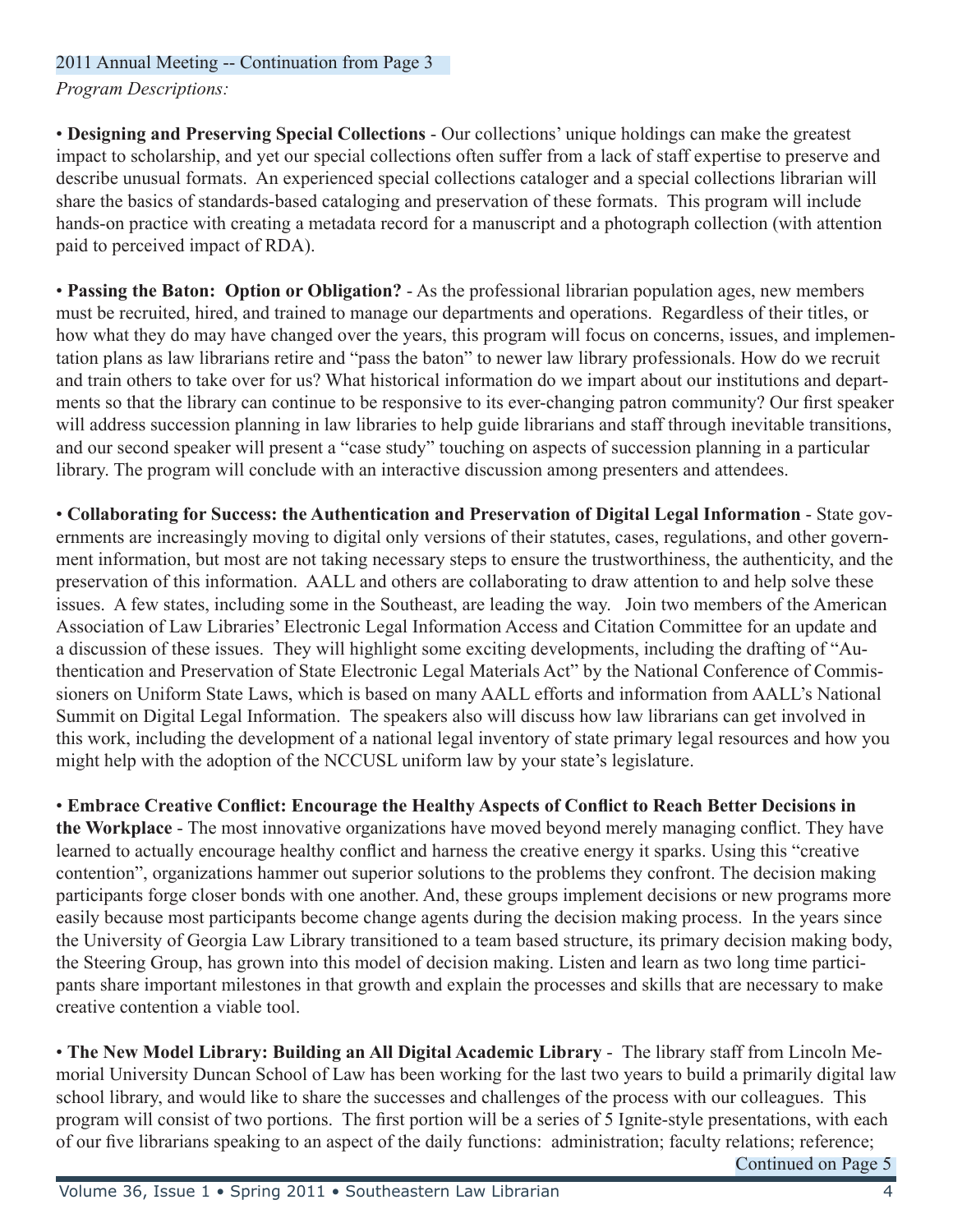technology; and technical services. These presentations will feature some opportunities for audience interaction using polling devices and software. The second portion will be a panel discussion, with questions from the audience.

• **Designing and Delivering a Successful CLE Program** - Law librarians as information specialists, teachers, and those who sit on the edge of new technologies can serve as the confluence of providing emerging information and technology when teaching CLEs for attorneys. The speakers will discuss how to create, collaborate, and then communicate to execute a CLE program that educates the legal profession and raises the profile of your library. Based upon the experiences of three law school librarians who have all taught CLEs to attorneys and paralegals, attendees will learn how to: Coordinate with an existing CLE provider; Design a program which will benefit both experienced and inexperienced attendees; Utilize the strengths of each presenter; and Create techniques which allow attendees to interact with the presenter and with each other. The presenters will also discuss the future of CLEs and new opportunities for librarians given ever-evolving technology.

• **"The Witness That Testifies to the Passing of Time": The Value of Including Works of History in the Law Collection** - Cicero (whom the title of the program quotes) notes that history "illumines reality, vitalizes memory, provides guidance in daily life and brings us tidings of antiquity." Law accomplishes many of the same. The program will note the common derivation of history and law and describe the relationship of the two fields. It will then briefly delve into specific areas of legal study that benefit the most from an understanding of history, most notably constitutional/legislative interpretation (in which concepts of original intent and original meaning are often brought to bear) and public international law (in which the actions and practices of states serve as primary sources of law). Finally, the program will explore how collaboration between historians and legal scholars, both passively through collection development and actively through special projects, would not only strengthen lawyers' understanding of the historical foundations of the law but also lead to the creation of new forms of history that would benefit each field.

• **Moving from the Classroom to the Web: What to do Differently When We Never Do This Again** - Teaching online has become a popular idea with administrators, teachers, and students. There are many good reasons to offer online education alternatives, particularly in law schools, where much of the student body may be working or traveling during summers, but often at other times during the academic year as well. Law firm librarians may also be developing online training programs for new associates and for continuing education, as firms geographically spread out and library staffs continue to shrink. The goal of this program is to help teaching librarians have realistic expectations about the process of preparing and teaching a class online. Patricia Morgan and Elizabeth Outler will share their story of moving their Advanced Legal Research course from a classroom to the web in summer 2010. The program will be delivered with humor, looking back at the total failure of their first online teaching experience, and sharing lessons learned for "when we never do this again." The biggest lesson learned is that online classes do not take less time to plan, to teach, or to evaluate – they take more time at every step along the way.

• **Assisted Employment: Add Diversity to your Work Place and Learn Along the Way** - Assisted employment services empower developmentally, emotionally or physically disabled individuals to maximize their potential and be successful in the workplace. By participating in an assisted employment program, your library can diversify its workforce, help an individual assimilate into the world of work, and teach every member of your staff both the importance of meaningful work and the richness of human ability. In this session, participants will learn the basic structure of supported employment and hear about the experience of the University of Georgia Law Library, where an individual with assisted employment services has worked for over five years.

#### • **Dongles, Ripping and Jailbreaking, Oh My!: The DMCA Exceptions and Libraries** - The Digital Mil-Continued on Page 6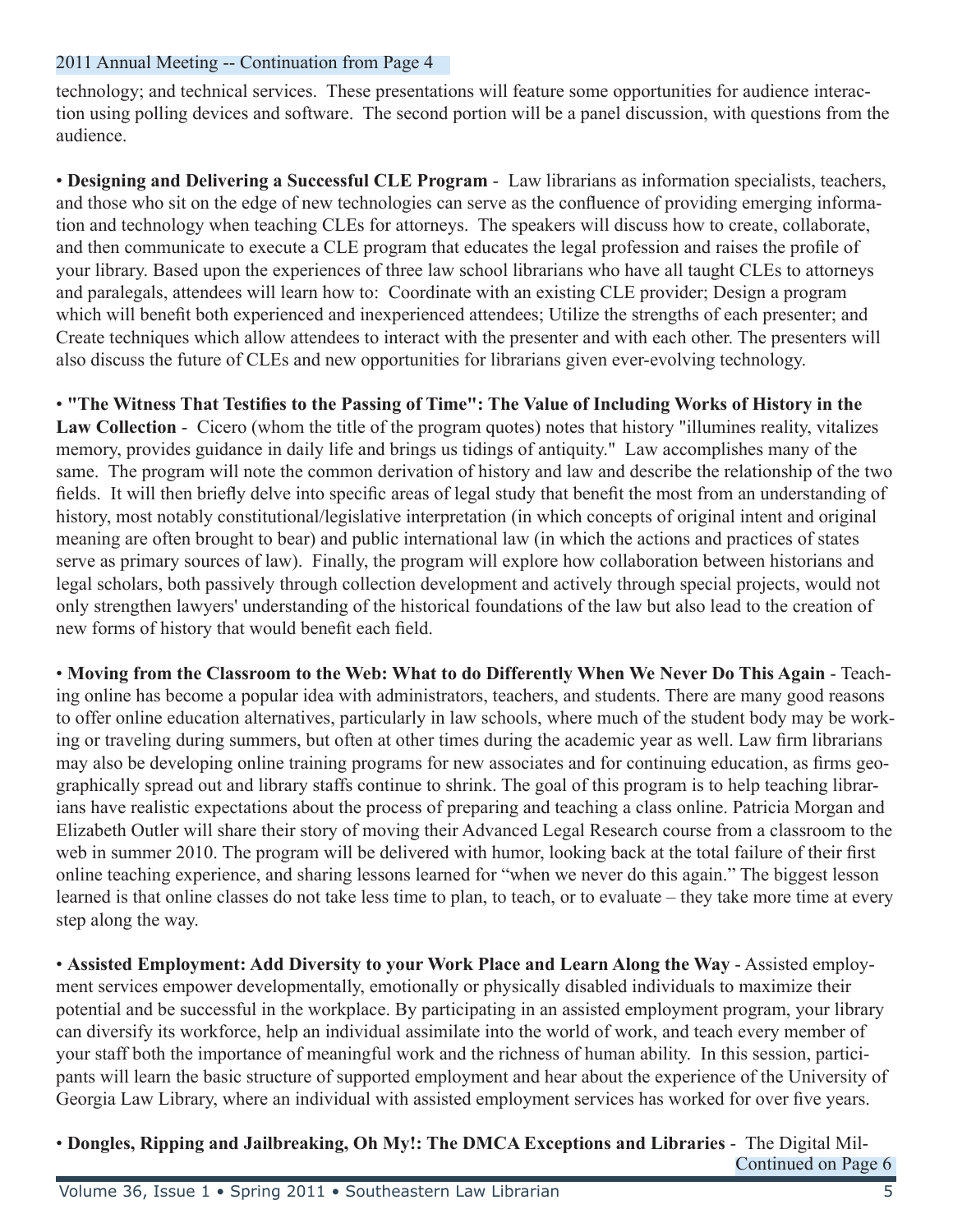lennium Copyright Act (DMCA) contains a provision that forbids circumventing technological protections, but gives the Librarian of Congress the ability to create exemptions. This program will explore the new set of six exemptions (valid until 2012), and the speakers will discuss their implications for libraries and their patrons. Attendees will be expected to possess a basic understanding of copyright law and be ready to delve into the intricacies of anti-circumvention issues.

#### • **Main Libraries and Law Libraries: Communicate, Collaborate, and Create a Cross Campus Collection**

- Cross campus collection development is an effort that is often paid lip service, but honestly, could you pick your collection development or acquisitions counterparts from across campus out of a crowd? Cooperation between the main library and the law library can save both sides money, and perhaps more importantly, broaden access to interdisciplinary resources for all scholars and students. The speakers will address the benefits and challenges of this cooperation on their different campuses and evaluate the partnership from their perspectives. Examples to be discussed will include coordinating electronic subscriptions, splitting subscriptions, and developing a dovetailed book approval plan.

• **Preparing Strong Research Guides** - The advent of online technologies has led to an explosion of available research resources, making the efforts of librarians to direct users to the best sources more critical than ever. One of the ways the reference staff at the Georgetown University Law Library works to meet this need is by creating and updating online research guides for its users. This session will cover Georgetown's process for preparing these guides, including the initial decision to create a guide in a particular area or of a particular type, the steps taken in putting it together, and the way the library markets its use once complete. The speakers will also present some general best practices for libraries looking to create strong research guides for their patrons.

#### *Hands on Poster Session:*

• **Taking the Law Into Your Own Hands: Encouraging eBook Readers at the Library** - This poster session will highlight a range of eBook readers (Kindle, nook, Sony, and various Apple and Android products). Presenters will demonstrate and discuss each eReader's performance in several areas, including: availability of legal resources; compatibility with major legal publishers; ease of use and creating educational programs and resources about eBook readers for law students and faculty. Participants will be able to see each eReader in action and ask questions.

#### *Poster Sessions:*

• **Finding the Next Job: Using the AALL Career Center** - The program will provide a general overview of the job searching process, highlighting the new AALL Career Center and its use in the job search process.

• **Less is More: Programming Efforts That Won't Drive You Crazy** - Ludwig Mies van der Rohe is credited with the aphorism "less is more." He was talking about architecture. For library public relations and outreach activities the sentiment is absolutely true. The librarians at the University of Georgia School of Law have discovered the secret to planning programs that impose a minimum of stress on the library staff, yet still achieve high attendance and lasting good will. Part of their secret is listening well to feedback from students. Programs as varied as a lunch 'n learn series (pizza and a 30 minute instruction session) to a case book repair clinic require minimum of planning, and just as importantly, offer a clear benefit to students while eating up very little of their time.

• **Select Once - Get Books Forever!** - Who doesn't want to save both time and money? Streamline collection development decision making by receiving books automatically, in addition to slips, as part of a book vendor Continued on Page 7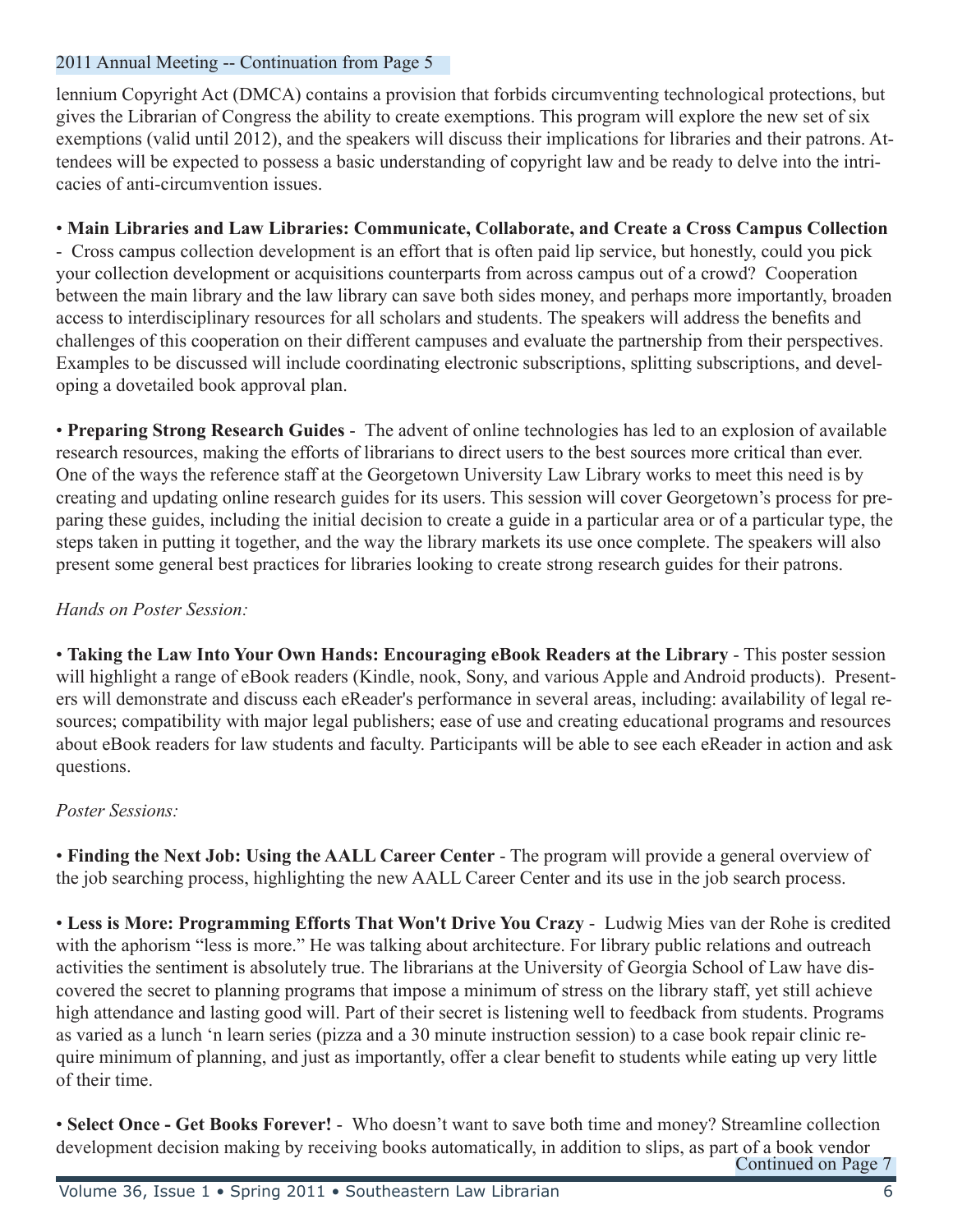approval plan. This poster session will look at the pros and cons of automatic book delivery as part of an approval plan. There will be information on how to set up automatic book delivery, using YBP as an example, to suit your library's collection development needs. COSELL, of which many SEAALL libraries are members, has a consortia discount with YBP, which is why they were selected to use as an example.

**• Our Students Are Mobile, We Are Too! Using Webinars for Database Instruction** - In spring semester 2010, Stetson University College of Law reference librarians, as part of the Research & Writing Library Liaison program, began offering LexisNexis and Westlaw training for 1L students using Microsoft Live Meeting. This poster presentation will focus on the advantages and disadvantages of offering database trainings via webinar. This poster presentation will also offer some helpful tips as well as pitfalls to avoid when planning online training sessions.

#### *Ignite Presentations:*

• **Law Library Lessons from the Godfather Trilogy** - This Ignite presentation talk will reflect lessons for law librarians that can be learned from the Mario Puzo written classic movies which have won numerous Academy Awards. Lesson will include management techniques, growing your influence, and other helpful tips from Corleone family.

• **Why is Ally McBeal behind our Circ Desk?** - The Lawton Chiles Legal Information Center recently buffed its popular DVD collection that is available to students, faculty and staff. This includes both law related titles like 'Ally McBeal' and 'Law and Order' as well as titles like 'Avatar' and 'Sopranos.' This decision was based on the previous implementation of similar collections at the University of Texas' Tarlton Law Library and William & Mary's Wolf Law Library. This short presentation is intended to make you laugh, but hopefully will encourage you to seriously consider a similar collection development plan at your law library.

• **Partnering with Student Journals for Delivery of Library Services** - This Ignite presentation will describe how our library developed an outreach program to streamline services to journals, featuring a training module for research/articles editors that facilitates accurate and cost-effective use of our library materials and interlibrary loan system.

• **NCSTL.org: Forensic Library Without Walls** - The National Clearinghouse for Science, Technology and the Law offers an online resource for anyone seeking information about forensic science, scientific evidence, and expert witnesses. This website and award-winning database of 100,000+ records (www.ncstl.org) is free and open to everyone. Whether your patron is a law enforcement professional looking for information on voice analysis, a lawyer preparing a forensic anthropologist for trial, a professor preparing for a class on scientific evidence, or a student writing a paper on the CSI effect, NCSTL.org's resources can help.

• **Democratizing the Law: Pinch me, I'm Dreaming!** - Could we be on the verge of a world where the law is free? The Law.gov movement promises to make all U.S. primary law free. Bar associations are providing free legal research to over 900,000 lawyers. Then add Google Scholar. Where is this going? What does it all mean to librarians and the firms and schools they serve?

• **Advocating Adoption of Creative Commons Content** - Creative Commons is an open licensing system that allows you to choose how others can use your works without requiring permission in many circumstances. It's a great way to reduce transaction costs for reuse and get you and your library noticed. Also, it creates potential for your works to be adopted, adapted and noticed. Most law librarians like the idea in theory, but few libraries have embraced Creative Commons for their materials. In this Ignite talk, I highlight the benefits of creative commons adoption, while addressing potential concerns, such as freeriding and uncompensated commercial use.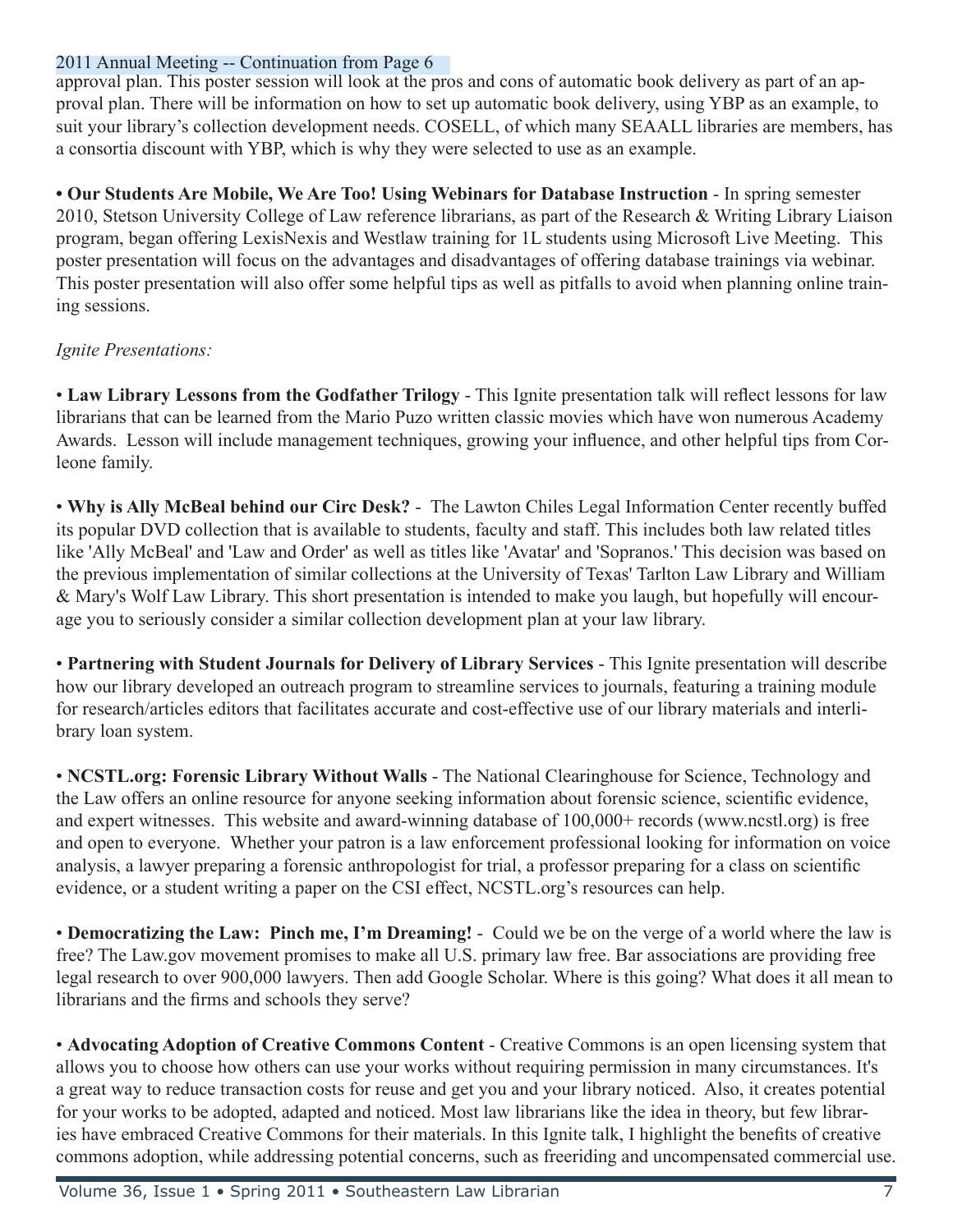### From Litigation to Lilies: Crucial Relationships to Form as a Future Law Librarian

#### Kathryn Crandall

#### Florida State University, JD/MLIS Student

Orson Scott Card once said, "Unemployment is capitalism's way of getting you to plant a garden." Unfortunately, most law students can't afford to be stay-at-home gardeners. As jobs continue to shrink in availability, graduating students across the nation are scrambling to obtain a position. They turn to clerkships, externships, internships and every family connection they can imagine in the hopes that they won't join the millions of unemployed Americans when they take off their graduation gown. Many universities have wonderful placement offices that offer opportunities like network noshes, workshops, and on-campus interviews to try and assist their scared students (and subsequently their law school statistics) in such a horrible economy. It is no longer about how much money you can make or what particular client you want to work with, students are pressed just to find a home for their briefcase and legal pad.

Amongst all this turmoil however are the select few who have found themselves in what I like to call the twilight zone. No, I am not talking about creepy music and black and white graphics, rather that special "inbetween" place that any future law librarian, i.e. joint JD-MLIS degree student, find themselves in. Can you remember the last time you heard of a law school's placement office scheduling a networking nosh with research center directors? Or how about a school's College of Information Studies program offering a meet and greet for the local Supreme Court's law librarian? Many well-intending offices shuttle law librarian students back and forth between program administers, always assuming that the other will know how to help the student best. Hence the twilight zone has been formed for those special few students who had their epiphany early and decided to enter the wonderful career of law librarianship. Granted, these students will only expand their research skills, creative thinking and work ethics as they diligently conduct their independent search for a career. However, I think it is safe to say that everyone needs a helping hand.

That is why I have been so lucky to form relationships with the librarians at Florida State University's College of Law Research Center. When I initially began my joint-degree pursuit, the Research Center's director, Faye Jones, not only offered her time to talk with me about my career path but also shared advice on all the who, what, when, where and whys of job hunting. She even introduced me to associations such as SEAALL and AALL. Every step of the way, any time I had a question, whether about being a Reference Librarian or if I should wait and take the bar exam, I could always rely on any person working at the Research Center to stop and not only answer my questions, but give me advice from their own experiences and what they look for in candidates. While working with them as an intern and subsequently a research assistant, they have developed my potential by offering me experiences in teaching, presenting workshops, developing LibGuides, assisting faculty in research, etc.... I will even have a "mock interview" with all of the Research Center librarians in February to help me prepare for my career quest.

The point of this praise is that where law students find themselves stuck in the middle, there is hope! To my fellow students, these words of wisdom are essential: the best way to understand how to become a law librarian is to form a friendship with one! Don't hesitate to meet with your law librarians or call the District Court's librarian and ask to shadow for a day. On the other hand, if you are a law librarian who knows a student, reach out! Law students are so susceptible to "horse with blinders on" syndrome that the student might not even realize 9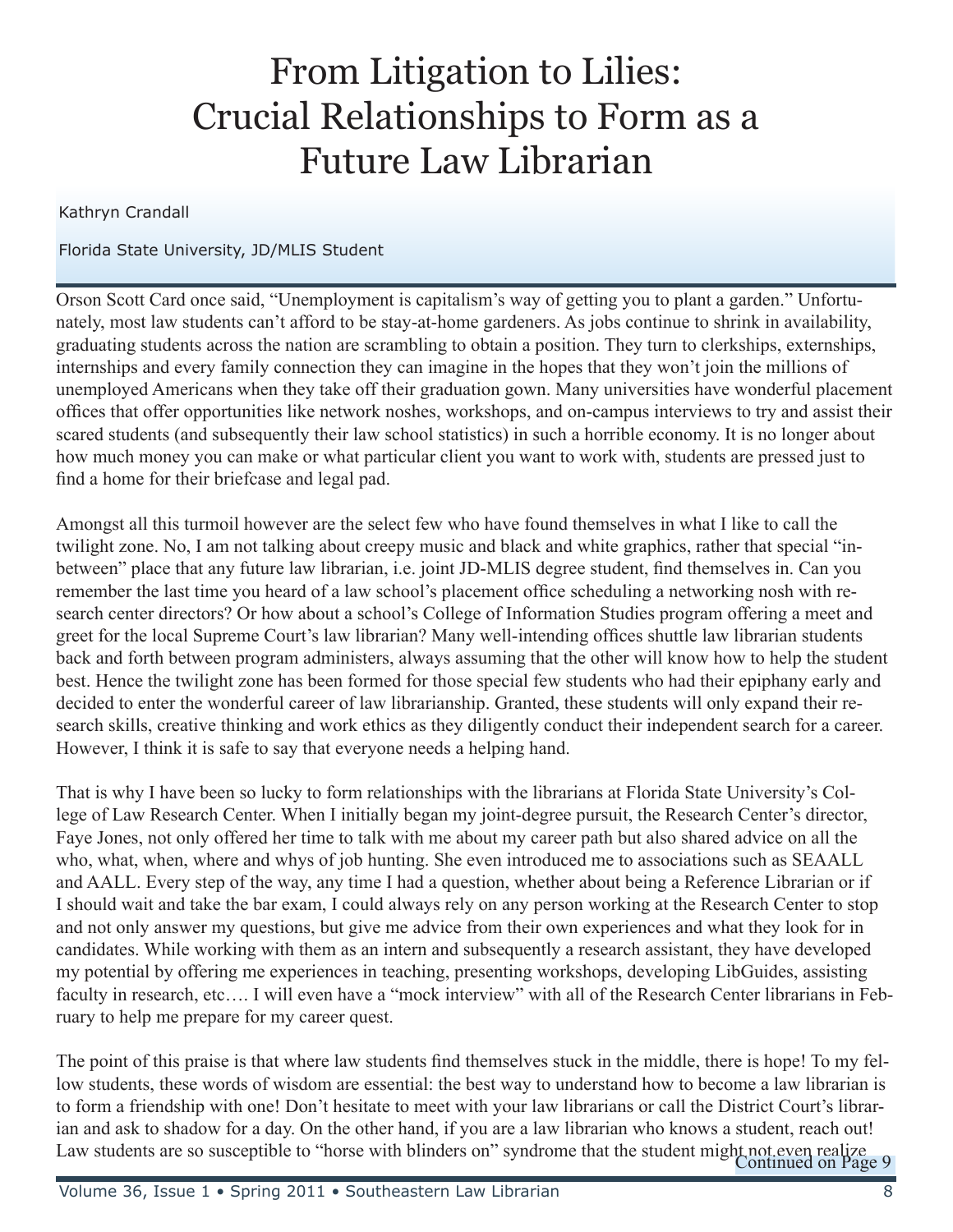#### From Litigation to Lilies -- Continuation from Page 8

the resources and wisdom you could provide. As a scary unknown future looms ahead with even scarier looking loans, finding a mentor instead of muddling through could be the employment answer for which that student has been praying. I know that my own experiences have been immeasurably beneficial in preventing me from being one of Mr. Card's "gardeners."

### Service to SEAALL Award Announcement

Service to SEAALL Award

The Service to SEAALL Award Committee seeks nominations for the award for 2011 given at the Annual Meeting in Colombia SC. The deadline for submitting nominations is Thursday, March 3, 2011.

The criteria for the award are:

- 1. The candidate must have given special service to the chapter.
- 2. The candidate must have a sustained record of service to the chapter.
- 3. The candidate must have been a chapter member for at least five years.
- 4. Current and immediate past officers are not eligible.

We look forward to reading your nominations. Please send them to swambold@richmond.edu

Past recipients include:

- 1989 Ed Edmonds
- 1990 Larry Wenger
- 1991 Carol Billings
- 1992 Hazel Johnson
- 1993 Mary Smith Forman
- 1994 Betty Kern
- 1995 Timothy Coggins
- 1996 Pam Williams
- 1997 Sally Wiant
- 1998 Ed Schroeder
- 1999 Kay Todd
- 2000 Connie Matzen
- 2001 William Beintema
- 2002 Sue Burch
- 2003 Donna Bausch
- 2004 Jim Heller
- 2005 Joyce Manna Janto
- 2006 Carol Avery Nicholson
- 2007 Nancy Johnson
- 2008 Terry Long
- 2009 Anne Klinefelter
- 2010 Sally Wambold



This Newsletter is provided in a paperless format.

The Committee: Maureen Eggert, Anne Klinefelter, & Sally Wambold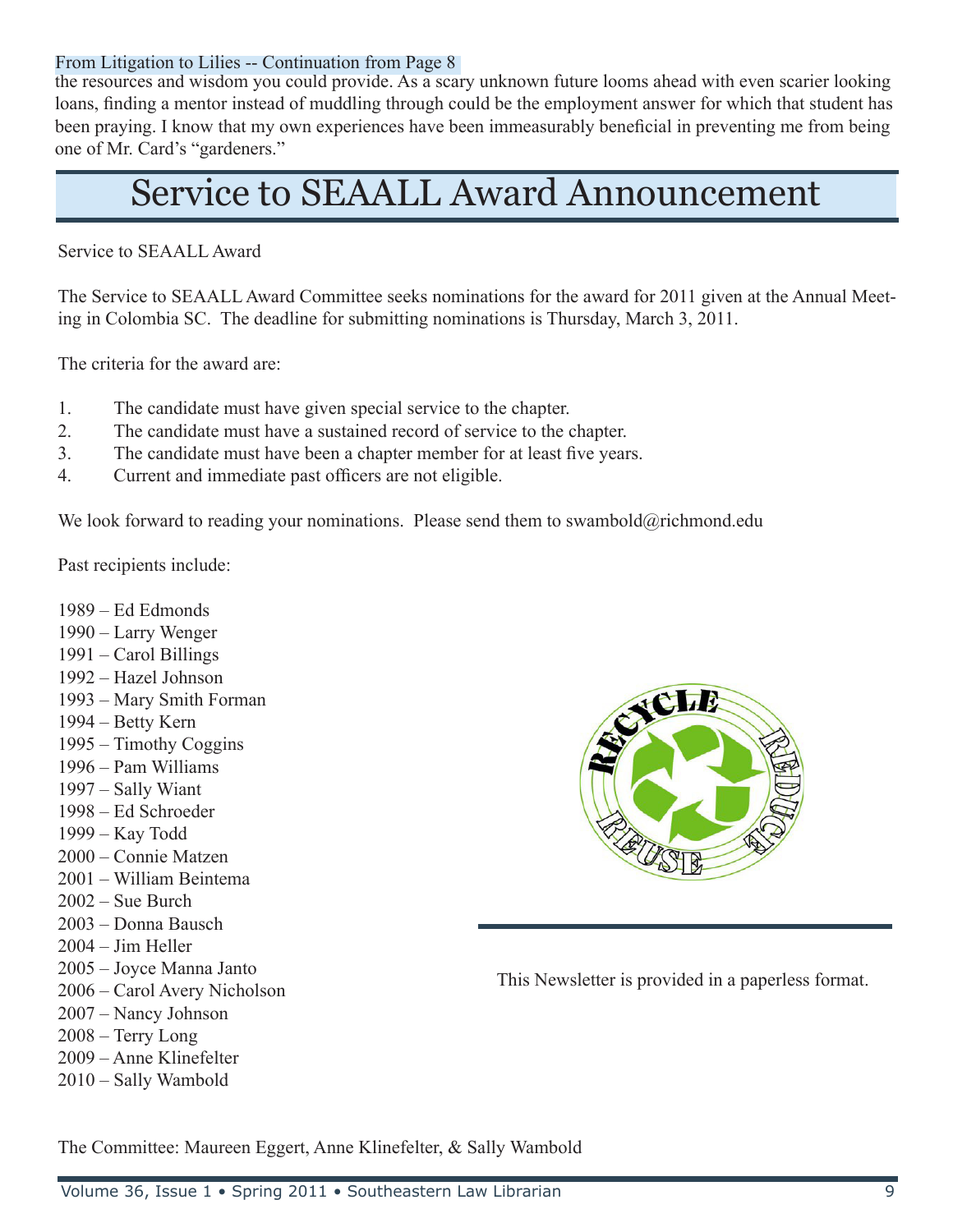### SEAALL Financial Report

| Period of November 23, 2010 - January 14, 2011 |                  |           |             |             |  |
|------------------------------------------------|------------------|-----------|-------------|-------------|--|
| OPENING WORKING BALANCE*                       |                  |           |             | \$71,306.03 |  |
| <b>INCOME</b>                                  |                  |           |             |             |  |
| <b>MEMBERSHIP DUES</b>                         |                  | 880.00    |             |             |  |
| Student                                        | $\boldsymbol{0}$ |           |             |             |  |
| Associate                                      | $\boldsymbol{0}$ |           |             |             |  |
| Individual                                     | 60               |           |             |             |  |
| Institutional                                  | 820              |           |             |             |  |
| <b>TOTAL INCOME</b>                            |                  | 880.00    |             |             |  |
| <b>TOTAL WORKING BALANCE</b>                   |                  |           | \$72,186.03 |             |  |
| <b>EXPENSES</b>                                |                  |           |             |             |  |
| <b>QUICKBOOKS SOFTWARE (2 USERS)</b>           |                  | 434.50    |             |             |  |
| Reimbursements                                 | 434.50           |           |             |             |  |
| <b>SCHOLARSHIPS AND GRANTS</b>                 |                  | 10,000.00 |             |             |  |
| Liability Insurance                            | 10,000.00        |           |             |             |  |
|                                                |                  |           |             |             |  |
| <b>TOTAL EXPENSES</b>                          |                  |           | \$10,434.50 |             |  |
| <b>CLOSING WORKING BALANCE</b>                 |                  |           |             | \$61,751.53 |  |
| <b>INVESTMENTS AS OF January 14, 2011</b>      |                  | 10,374.35 |             |             |  |
| American Founders Bank, Inc. CD                | 3,983.69         |           |             |             |  |
| Fidelity                                       | 6,390.66         |           |             |             |  |
| <b>TOTAL ASSETS</b>                            |                  |           |             | \$71,125.88 |  |

Submitted by Dee Wood, SEAALL Treasurer

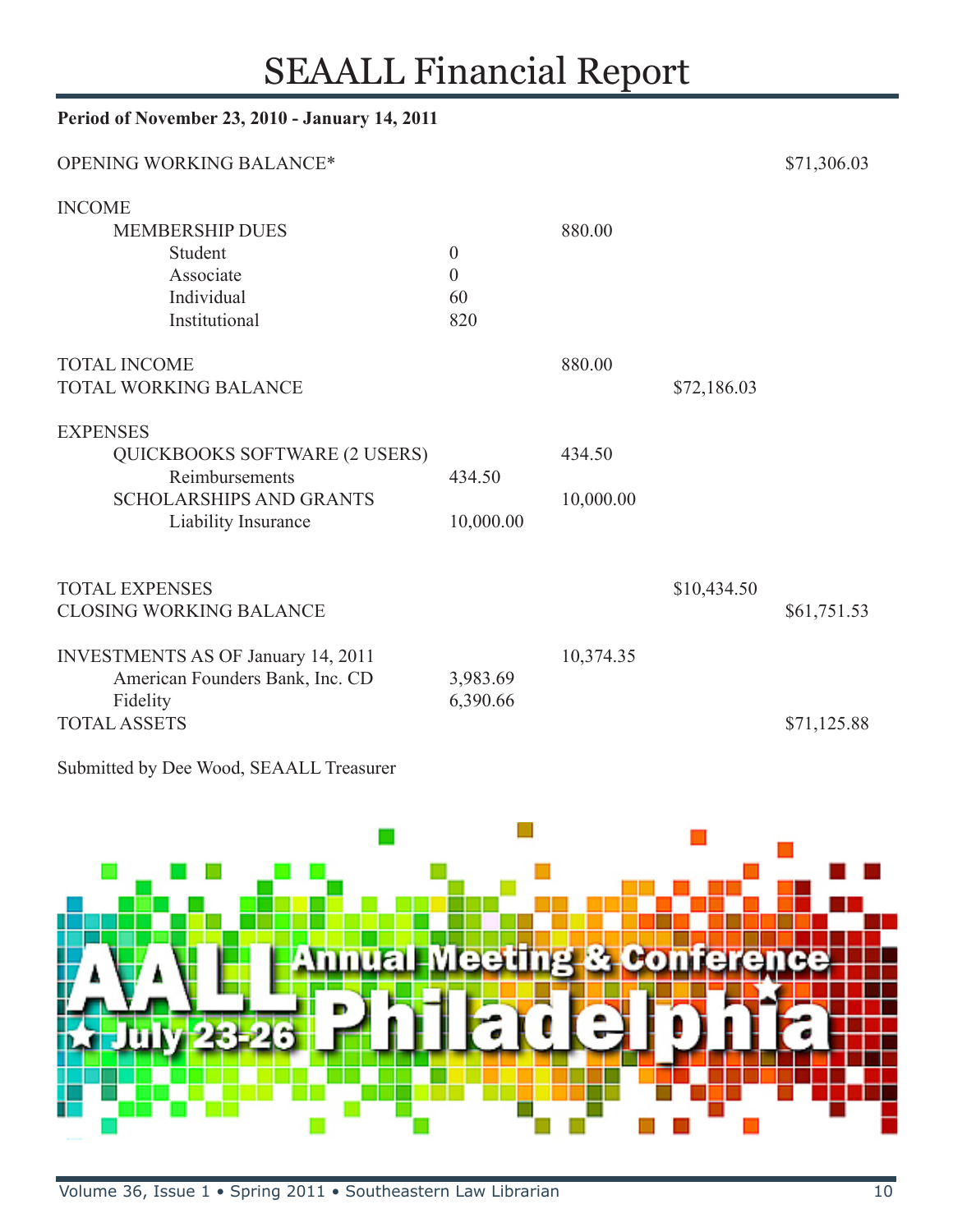**SEAALL Library Profile: Loyola University New Orleans Law Library By: Renee Weatherholt** 





Loyola University New Orleans Law Library has more than 50,356 square feet on three floors and a total of 18 full time staff members which includes 8 librarians. The library houses over 371,000 volnmes and microform equivalents. In correlation to the skills curneulum each of the librarians at Lovola University New Orleans Law Library teach legal research to upper level law students. Each librarian designs their own classes. The first floor reading room is a place where patrons can hang out, eat snacks, read magazines or simply watch streetcars drive down St. Charles Ave through the floor to ceiling windows.



For my information about Loyola University New Orleans Law Library. http://law.lovno.edu/library



Thank you to Francis X. Norton, Jr. for his help in gathering information and pictures for this profile.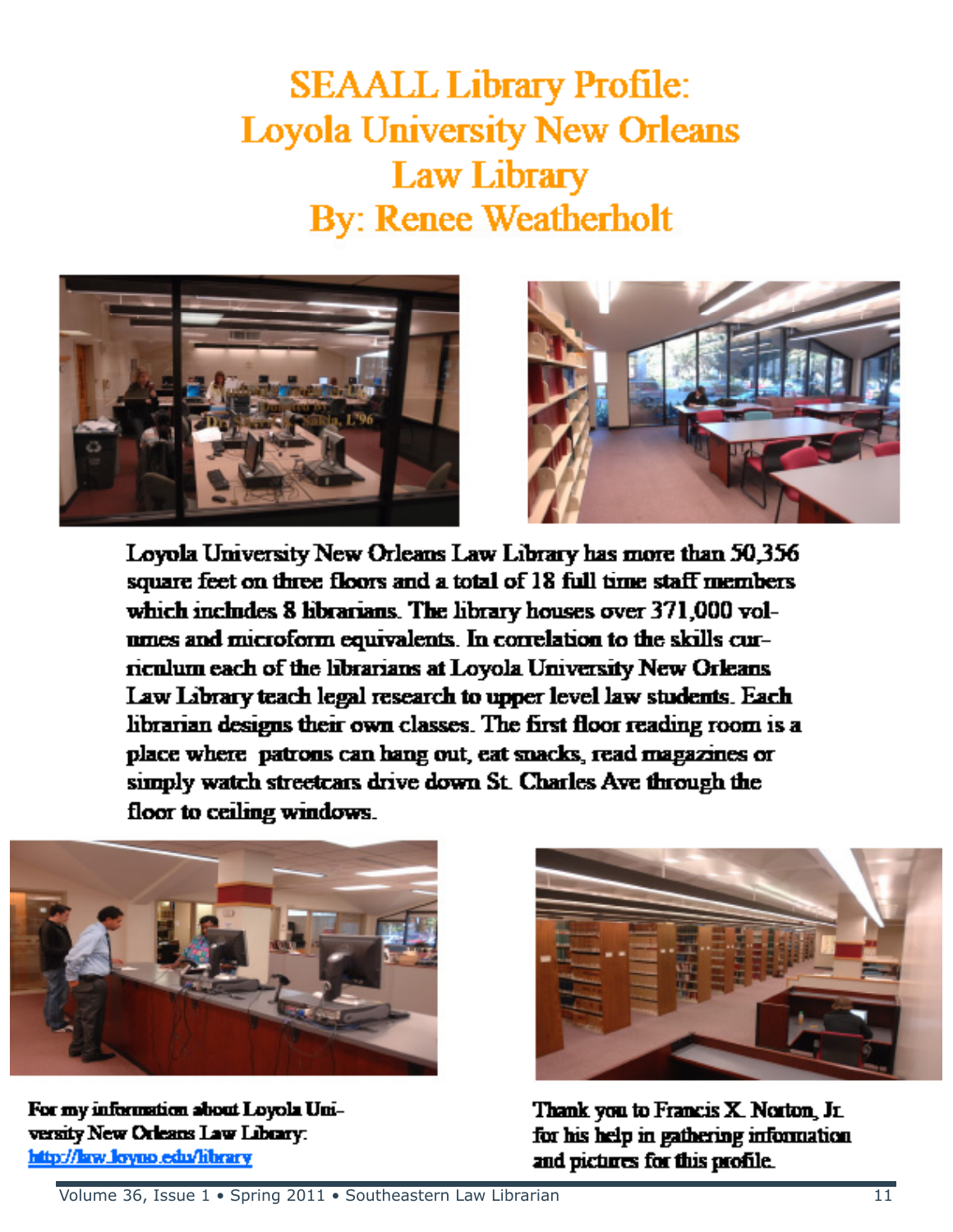The SEAALL Newsletter Committee in no way endorses any candidate through this forum. The below information has been provided by the candidates for informational purposes.

### SEAALL Candidate - Marcia Burris

SEAALL Vice-President / President Elect Candidate

#### **Statement:**

I am honored to be a candidate for SEAALL Vice-President/President Elect. In the current challenging economic environment it is as important as ever that librarians are well-aligned to the missions of our organizations, whether we work in law firms, law schools or other types of institutions. SEAALL can help us to succeed in our roles by aligning to our needs and providing excellent educational programs and opportunities for growth through participation and interaction with other professionals.

My own career in law libraries began when I took a part-time college job as a library filer, and discovered that I liked the law library better than my intended profession. In 1990, I founded a library staffing and management service, and over the course of that business I gained valuable experience in a wide variety of law firm and government libraries. After ten years of running my business in the San Francisco area, I relocated to South Carolina. Since then I have had the pleasure (and sometimes challenge) of managing the Ogletree Deakins Library during a period of rapid firm growth from 150 to over 500 attorneys in 40 offices.

I believe that professional development of individual librarians, the status of librarians in our organizations, and the future of law librarianship are all closely connected, and fundamentally dependent upon each other. I am excited about the prospect of working in the role of Vice President/President-Elect to continue building on the leadership of others in providing professional development opportunities for all members of our association, and I would welcome the chance to serve you in this capacity.

#### **Current Position:**

Library Manager, Ogletree Deakins Nash Smoak & Stewart, Grenville, SC 2001-

#### **Previous Position:**

Owner & Principal, Burris Library Associates, San Francisco, CA (1990-2000) (Law library staffing, management and consulting for law firm and government libraries)

#### **Education:**

M.L.I.S., University of California, Berkeley B.A. in English, San Francisco State University

#### **Professional Organization Memberships:**

AALL 2001- SEAALL 2001- SLA 2009- Piedmont (SC) Library Association 2001-2005

#### **Professional Association Activities:**

Member of SEAALL 2005 Annual Meeting Program Committee 2004-2005 Member of SEAALL Community Service Committee 2005-2007 Member of SEAALL 2011 Annual Meeting Local Arrangements Committee 2010-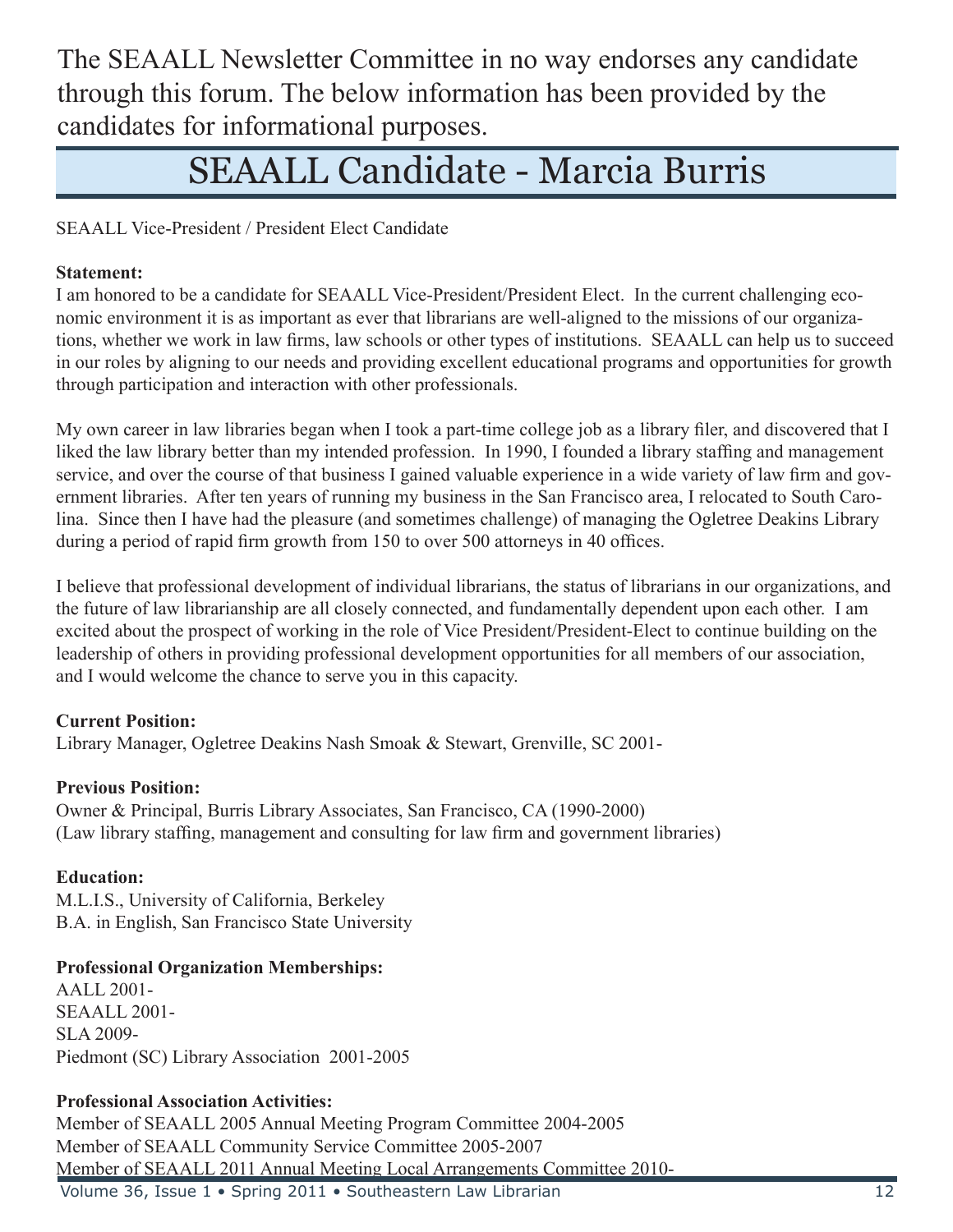#### **Selected Presentations:**

Co-presenter, "Reducing the Costs of Legal Research: Best Practices Onshore & Offshore", emphasizing reduction of online costs through effective contract negotiation, at ILTA (International Legal Technology Association) 2009 Annual Meeting, Washington DC, August 2009.

- Moderator, "What Lawyers Wish Librarians Knew About…" at SEAALL Annual Meeting, Montgomery, AL, April 2005.
- Co-presenter, "Effective Management of Employees" at SEAALL Annual Meeting, Richmond, VA, March 2004.
- Co-Presenter, "Technical Services and the Small Library" at SEAALL Annual Meeting, Fort Lauderdale, FL, April 2002.
- Presenter and Moderator "Emergency Preparedness: Planning for the Unthinkable" at Piedmont Library Association Winter Meeting, Greenville SC, February 2002.

### SEAALL Candidate - Edward T. Hart

SEAALL Vice President / President Elect Candidate

#### **Statement:**

Building relations and networks is an important part of law librarians' professional development, and doing so in the Southeast as part of SEAALL is central for those who call this corner of the country home. Often, the performance of our primary duties, service to our users and maintenance of our collections, is aided by our contacts in SEAALL. The knowledge gained from others within our regional network whether it is through direct assistance in answering a reference question or ideas shared at our annual meeting makes us better librarians. Being a member of SEAALL is an optimum venue for such exchanges. To achieve such success, we need a successful chapter, and to be successful, volunteers must take up the duties needed to run the organization and support the development of its members.

I welcome the opportunity to serve SEAALL as Vice-President / President Elect and to continue the effective management of the chapter seeking to meet the needs of the chapter's members.

#### **Current Position:**

Head of Technical Services and Adjunct Professor of Law, Lawton Chiles Legal Information Center, University of Florida 2005-

#### **Previous Positions:**

Acquisitions and Collection Management Librarian, New England School of Law Library, 2000-2005

#### **Education:**

M.S.L.I.S., Simmons College J.D., New England School of Law B.A. and M.A. in history, Valdosta State University.

#### **Professional Organizations Memberships:**

American Association of Law Libraries 2000-present American Library Association 2000-present International Association of Law Libraries 2002-present Southeastern Association of Law Libraries 2005-present Law Librarians of New England 2000-2005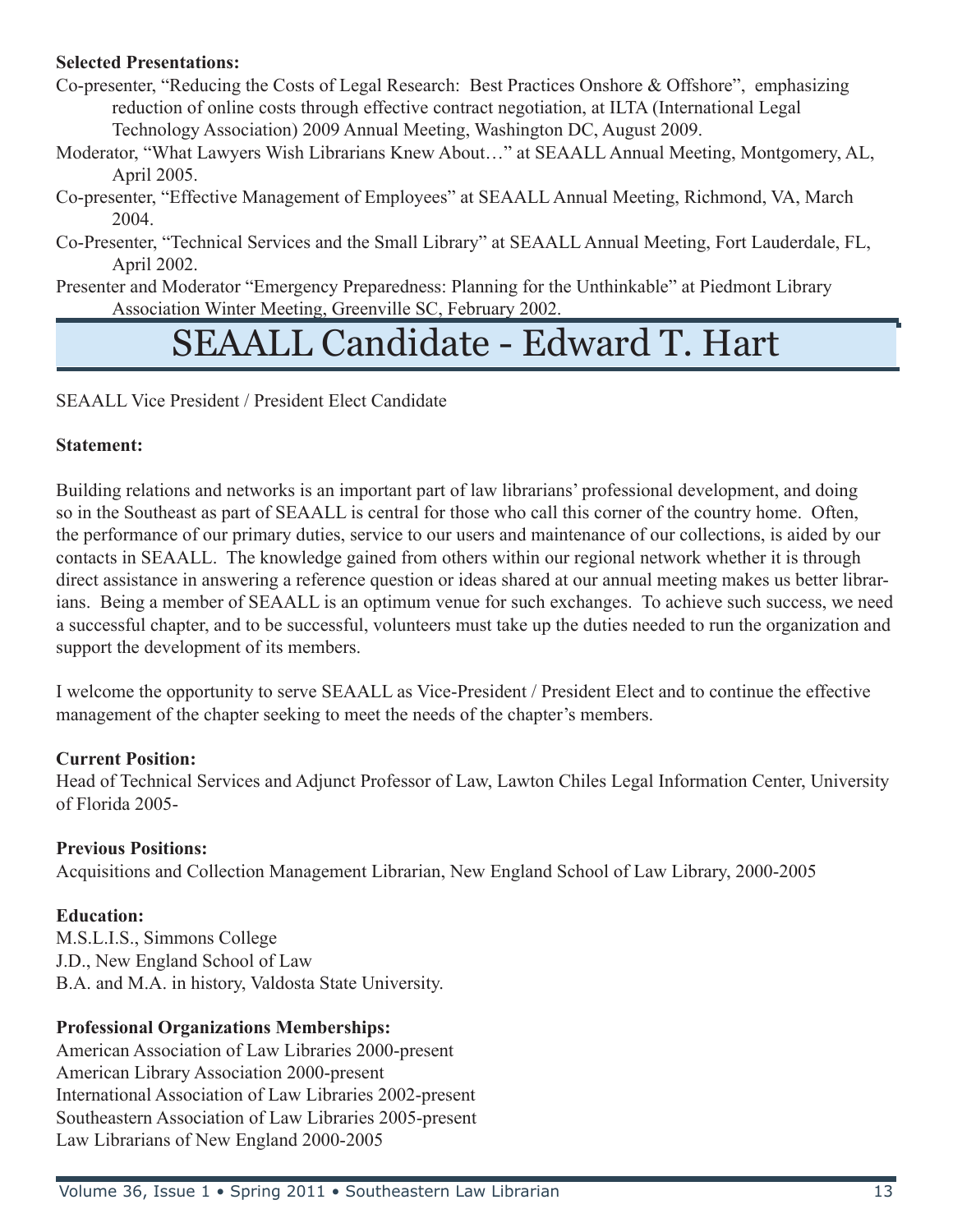#### **Service to the Profession:**

Current: ALL-SIS Secretary-Treasurer, 2010-2012 GD-SIS Publications Committee, 2007-2011(Chair 2008- 2011) GD-SIS Jurisdocs, Editor, 2009- present TS-SIS Education Committee, 2010-2011 GD-SIS Program Committee, 2009-2011 SEALLL Membership Committee, 2006-2011 (Chair 2007-2010) Law Librarianship Liaison, Valdosta State University MLIS Program, 2005-present

Past:

AALL Membership and Retention Committee, 2007-2009 ALL-SIS Continuing Education Committee, 2008-2009 Northeast Florida Library Network, Continuing Education Committee, 2007-2009 TS-SIS Education Committee, 2007-2008 ALL-SIS Collection Development Committee, 2006-2007 & 2009-2010 Massachusetts Committee on Relations with Information Vendors, 2002-2005 (Chair, 2004-05) LLNE Government Relations Committee, 2003-2005 (Chair, 2003-05) AALL Hospitality Committee for 2004 Annual Meeting LLNE Spring 2001 Meeting Program Planning Committee

#### **Publications:**

Quality Controlled:

Indexing Open Access Law Journals, Or Maybe Not, 38 International Journal of Legal Information 19 (2010) Hutchinson v. Valdosta: A Supreme Court Battle over Water Closets 16 Southern Journal of Legal History, 181 (2008)

Services to Distancing Learners: A Student's Perspective, 8 Legal Information Management, 64 (March 2008) Technology, Education and Copyright Harmonization (TEACH) Act of 2001, Conference Papers: 19th Annual BIETA Conference 2004

A Look at Changes in Government Information Policies after September 11, 28 IFLA Journal, 273 (2002) Lowndes County Historical Society: 1963-1988, 2 Piney Woods Journal of History 63 (1990-91)

Others:

Looking over a Shoulder, Southeastern Law Librarian (Winter 2010)

A Visit to the Boots Library in England, FCIL Newsletter (February 2010)

Sheffield 2007: BIALL Annual Study Conference, FCIL Newsletter (October 2007)

AALL Management and Leadership Institute: An Overview, ALL-SIS Newsletter (Summer 2007)

Bibliographic Notices on EurLex: Case Notes, FCIL Newsletter (October 2006)

European Union Electronic Research, FCIL Newsletter (February 2005)

Massachusetts Committee on Relations with Information Vendors, CRIV Sheet (February 2004)

- Review of Human Rights and Scots Law. Edited by Alan Boyle, 32 International Journal of Legal Information 648 (2004)
- Review of UK Public Law & European Law: The Dynamics of Legal Integration. By Gordon Anthony,

31 International Journal of Legal Information 544 (2003).

Joint Studies Institute, LLNE News (2002)

Amazon.com Corporate Accounts, CRIV Notes (April 2002)

IFLA Links Librarians Worldwide, AALL Spectrum (October 2001)

Comparative Study of Bail, New England School of Law's Rwanda Genocide Prosecution Project, (1997)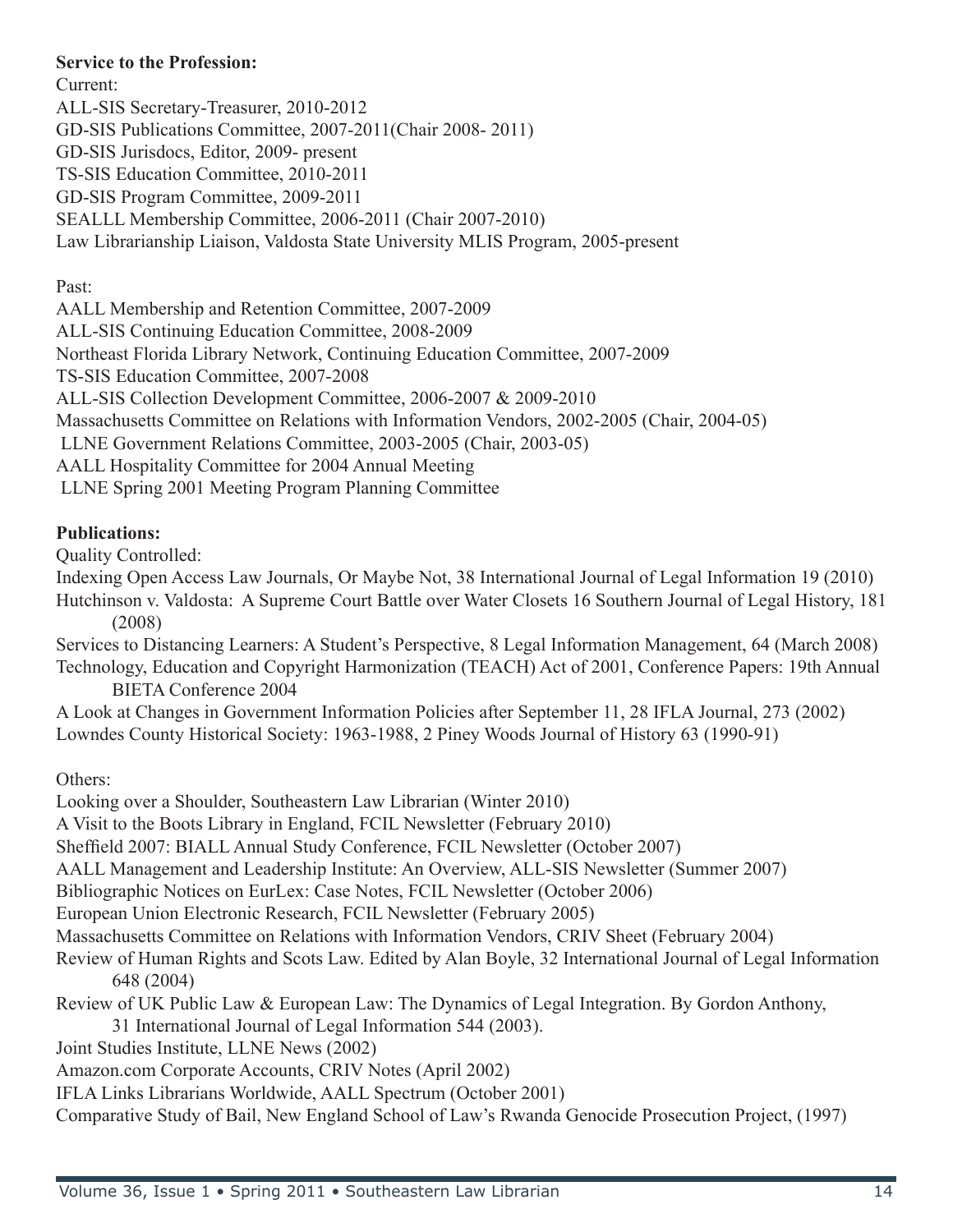#### **Presentations and Workshops:**

- Indexing Legal Open Access Journals, 29th Annual Charleston Conference: Issues in Book and Serial Acquisitions, Charleston, November 2009
- Peer Collaboration, Moderator, TS-SIS, AALL Meeting, Washington, DC July 2009
- CALI Lessons: Want to be an Author?, SEAALL, Annual Meeting, Athens, GA, April 2009
- JD in Tech Services, SEAALL, Annual Meeting, Athens, GA, April 2009
- Technical Services and the Three R's: Reinventing, Restructuring, and Renewing, TS- SIS, AALL Meeting, Portland, OR, July 2008.
- Introduction to Law Librarianship, Valdosta State University MLIS Program, November 2005, November 2006, November 2007, February 2008, and March 2008
- Cross Campus Collaboration, 27th Annual Charleston Conference: Issues in Book and Serial Acquisitions, Charleston, November 2007
- Research and Library Support in Distance Learning Postgraduate Courses, Society of Legal Scholars, Durham, Great Britain, September 2007
- Service to Distance Learners: A Student's Perspective, British and Irish Association of Law Librarians, Sheffield, Great Britain, June 2007
- Accessing U.S. Legal Information, LLM Research Workshop, Sunderland University, Sunderland, Great Britain, December 2006
- Accessing U.S. Legal Information, Final-Year Law Students Research Seminar, Northumbria University, Newcastle-upon-Tyne, Great Britain, November 2006
- Law Librarianship 101, UF Libraries Journal Club, Gainesville, FL, October 2006
- What Should Tech Services Know about Public Services and Vice Versa, ALL-SIS, AALL Meeting, St. Louis, MO., July 2006
- Who's Who in American Legal Publishing, 25th Annual Charleston Conference: Issues in Book and Serial Acquisitions, Charleston, November 2005.
- European Union Legal Research, NELLCO 2005 Reference Liaison Meeting, Boston University, Boston, MA, December 2004
- Technology, Education and Copyright Harmonization (TEACH) Act of 2001, British and Irish Law, Education, and Technology Association, Durham, Great Britain, March 2004
- Look at Changes in Government Information Policies after September 2001, Government Information and Official Publications Section, IFLA, Glasgow, Great Britain, August 2002

### SEAALL Candidate - Billie Blaine

SEAALL Treasurer Candidate

#### **Statement:**

I appreciate the opportunity to run for the office of SEAALL treasurer. I currently serve as treasurer for a local non-profit, and I enjoy it very much. I would welcome the chance to serve our organization, and I'm confident that I can carry out the duties of SEALL treasurer efficiently and effectively.

#### **Current Position:**

Librarian/Director, Florida Supreme Court Library  $2006$  – present

#### **Previous Library Positions:**

Circulation Department Head, Strozier Library Florida State University, Tallahassee, Florida 2003 – 2004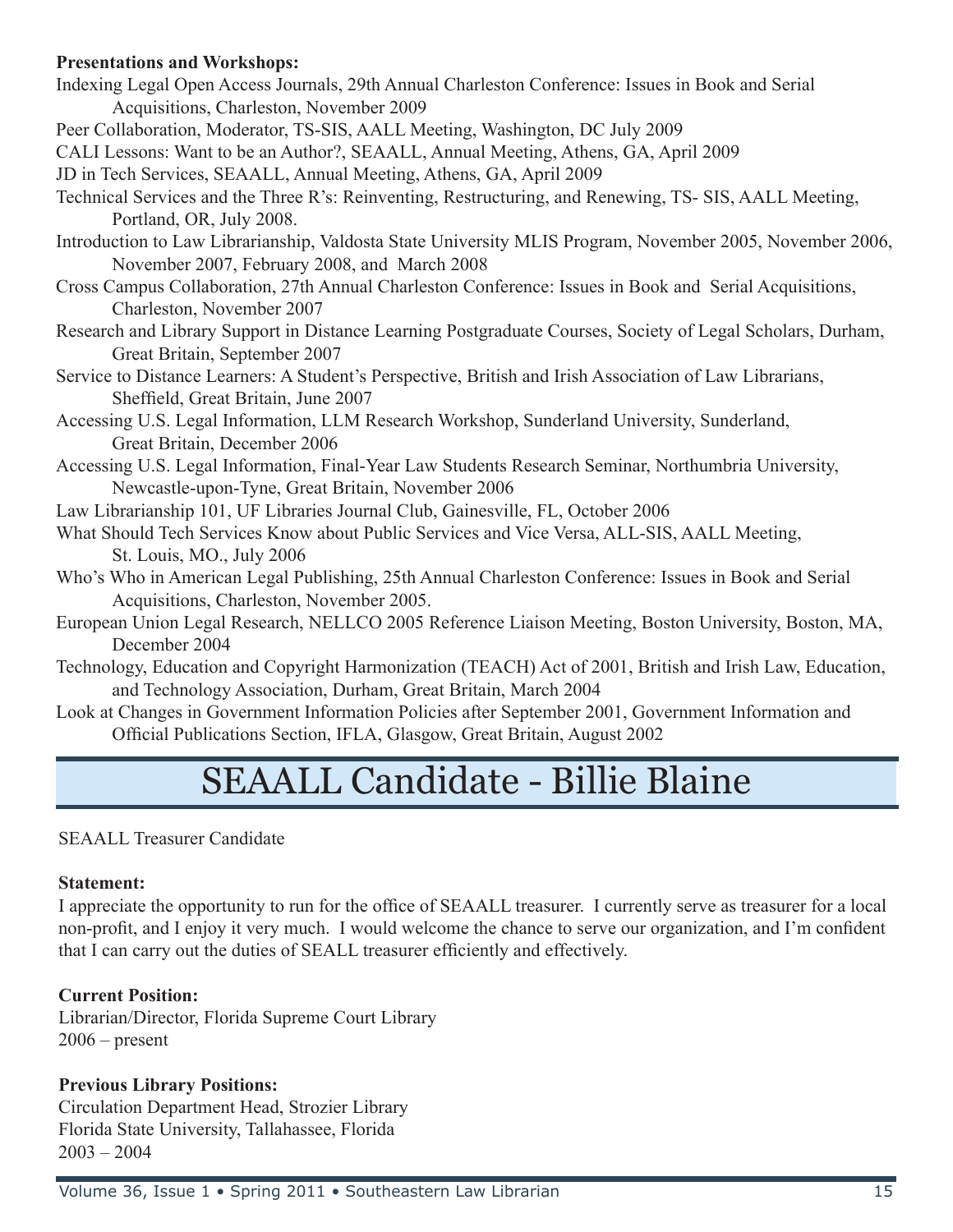Associate Law Librarian for Public Services, Furman Smith Law Library, Mercer University School of Law, Macon, Georgia 1996 – 2003

Assistant Professor of Law Library and Reference Librarian, Schmid Law Library, University of Nebraska College of Law, Lincoln, Nebraska 1994 - 1996

#### **Education:**

Master of Arts in Library Science, University of Missouri-Columbia Juris Doctor, University of Nebraska College of Law Bachelor of Journalism, University of Nebraska-Lincoln

#### **Professional Organization Memberships:**

Member of AALL, 1993 - 2003, 2006 - present Member of SEAALL, 1996 - 2003, 2006 -present Member of MAALL, 1994 - 1996

#### **Professional Association Activities:**

Member of SEAALL Program Committee, 2009 - 2010

Member of SEAALL Placement Committee, 2006 – 2007

Presenter, SEAALL, "Recruiting the Seeker and Retaining Happy Jack: Finding the Who to Join Together with Your Band, Then Keeping Them from Going Mobile," April 16, 2009

Presenter, SEAALL Institute, "Librarians Outline Methods Utilized to Inform Patrons," April 12, 2009

Presenter, SEAALL Institute, "Making the Law Librarian and Legal Technologist Relationship Work," April 12, 2007

### SEAALL Candidate - Suzanne B. Carriell

SEAALL Treasurer Candidate

#### **Statement**

I am committed to meet the challenges and respon¬sibility as Treasurer. SEAALL consistently offers programs and resources that have greatly contributed to my professional development. I will represent SEAALL effectively and with great enthusiasm, monitoring budgets and expenditures in order to ensure that SEAALL uses its funds efficiently and responsibly. I am presently completing my second year of service as Trea¬surer of the Virginia Association of Law Libraries; in addition, I have significant recordkeeping experience in my positions as secretary and scholarship chair with a philanthropic educational organization. It would be a privilege to serve as Treasurer of SEAALL.

#### **Current Position:**

Law Library Employment Head of Reference & Research Services, 2008-present University of Richmond School of Law Library, Richmond, VA

#### **Previous Positions:**

Reference & Research Services Librarian, 2007-2008 University of Richmond School of Law Library, Richmond, VA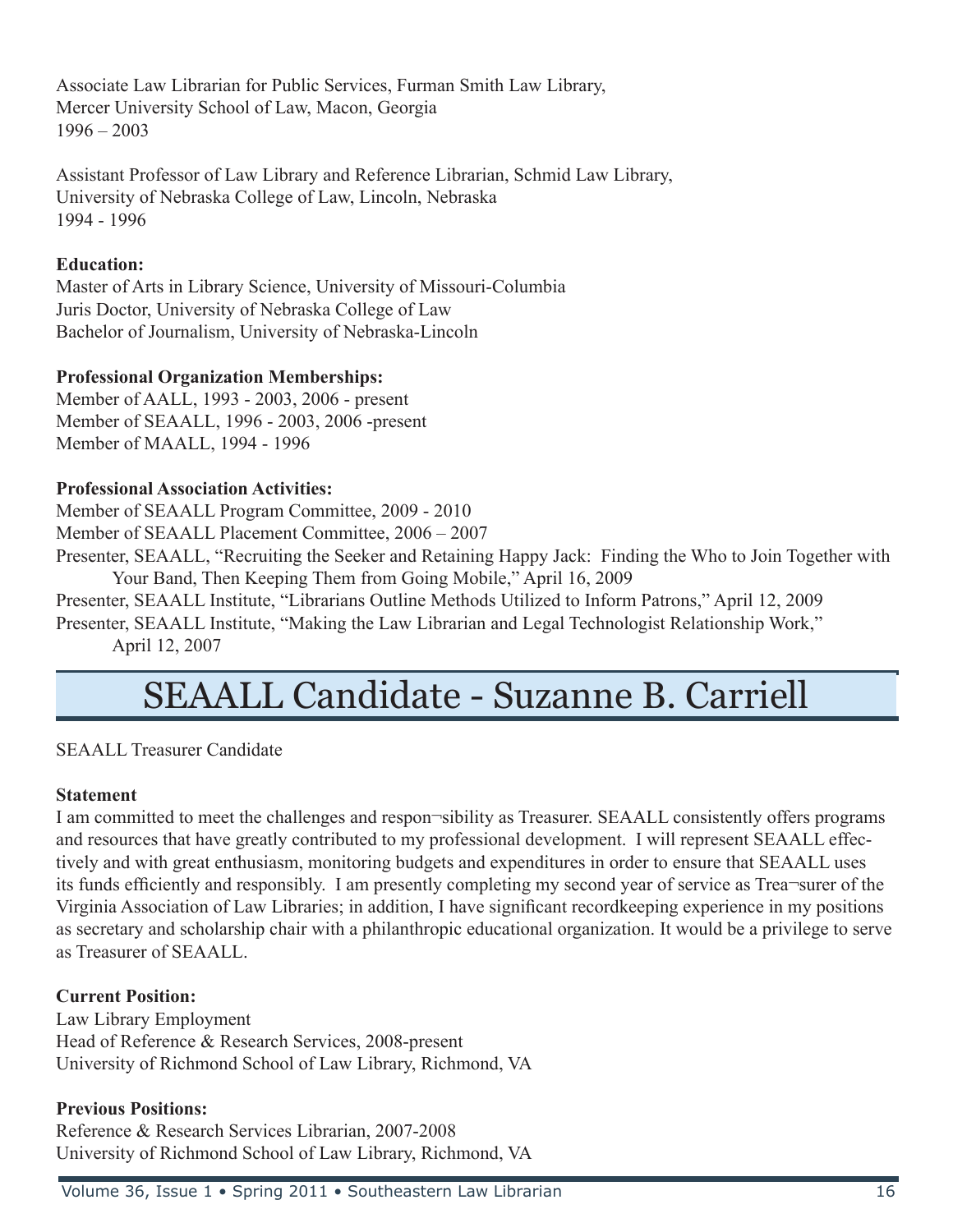Circulation/Reference Librarian, 2006-2007 The University of Iowa College of Law Library, Iowa City, IA

#### **Education:**

M.A. in L.I.S. (with distinction), The University of Iowa, Iowa City, IA (2007) J.D., The University of Iowa, Iowa City, IA (2006) A.B. in English, Mount Holyoke College, South Hadley, MA (2000)

#### **Professional Associations/Activities:**

American Association of Law Libraries 2007- AALL Leadership Academy Fellow, 2009

Southeastern Chapter of the American Association of Law Libraries 2007- Panelist, "Starting From Scratch: Helping Law Faculty with Empirical Research," Spring 2010

Virginia Association of Law Libraries, 2007-

 Treasurer, 2009-present Chair, Public Relations Committee, 2008-present Panelist, "Bridging the Gap Between Law School and Employment," Fall 2009 Author, "Your Retirement To-Do List: Enjoy Each Day," Virginia Lawyer, vol. 58, no. 9, April 2010

### SEAALL Candidate - Karen Nuckolls

SEAALL Member-at-Large Candidate

#### **Statement:**

I first became involved with SEAALL in 2004, at the Richmond meeting. The unique thing I discovered was that the membership of this chapter was so involved with law librarianship, but in such an inclusive way that I felt welcome immediately.

SEAALL is the largest chapter in the United States, and the conferences are well-planned and present real, practical down-to-earth ideas and problem-solving.

Over the last five years I have had ample opportunity to present a program, as well as to serve on several committees, and meet new friends. I would be proud to serve as Member-at-Large of this organization!

#### **Biography:**

Karen A. Nuckolls has over 30 years of professional library experience in academic, law firm, and public libraries, including cataloging and library systems. She also has an MA in American history from Eastern Michigan University. Just prior to arriving at UK in 2006, she served as Head of Technical Services at West Virginia University's Law Library.

She has presented at numerous conferences, including the American Association of Law Libraries (AALL), Southeast Chapter of AALL (SEAALL), the American Library Association, and the Ohio Valley Group of Technical Services Librarians (OVGTSL).

She is the author of the chapter, "Technical Services Reorganization in Law Libraries: A Survey" in More Inno-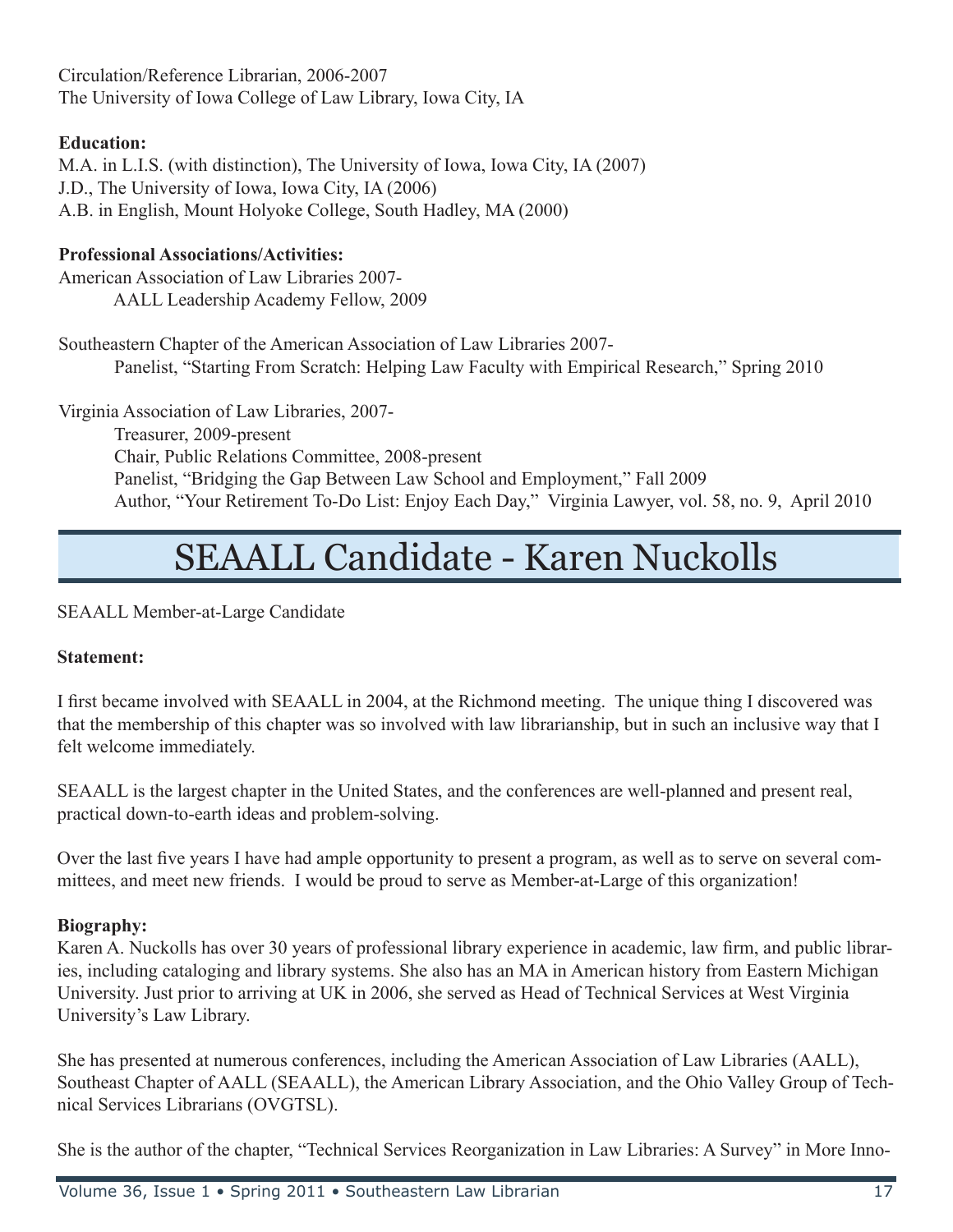vative Redesign and Reorganization of Library Technical Services, edited by Bradford Eden, published in 2008.

She has served on numerous committees, including the Association of American Libraries Annual Program Committee, Placement Committee, the Academic Law Libraries-Special Interest Section Collection Development Committee, and the SEAALL Membership and Newsletter committees.

### SEAALL Candidate - Jason R. Sowards

#### SEAALL Member-at-Large Candidate

#### **Statement:**

I am honored to be nominated for the Member-at-Large position. SEAALL was the first professional law librarianship association I joined, and I did so as a first-semester library student, clueless about what contributions I might possibly make to law librarianship. That cluelessness was due in large part to not knowing how to actually get involved. SEAALL made answering that question easy. Five years and several committee appointments later, I've been privileged to do so much such as giving scholarships to deserving librarians and helping select the educational programs we will attend in Columbia in 2011. I hope I am given the opportunity to serve as a Member-at-Large so that I can continue to be involved in shaping the future of the largest, and most fabulous, chapter of AALL.

#### **Current Position:**

Reference/Research Librarian & Adjunct Professor of Law Wake Forest University School of Law, Winston-Salem, NC  $2007$  – present

#### **Previous Position:**

Reference Librarian Florida Coastal School of Law, Jacksonville, FL 2006-2007

#### **Education**

M.S.L.S., University of Kentucky (2006) J.D., University of Louisville (2004) M.S. (Economics), University of Kentucky (2002)

#### **Professional Association Memberships and Service**

SEAALL Scholarship Committee (2007-2008), chair (2008-2009) Nominations Committee (2009-2010) Program Committee (2010-2011)

#### AALL

Law Library Journal&AALL Spectrum Committee (2007-2010) Recruitment to Law Librarianship Committee (2010-2011) Research Instruction & Patron Services (RIPS) – editor of the RIPS Law Librarian blog (available at http://ripslawlibrarian.wordpress.com/ )

#### COSELL

Executive Board, Member-at-Large (2009-2011)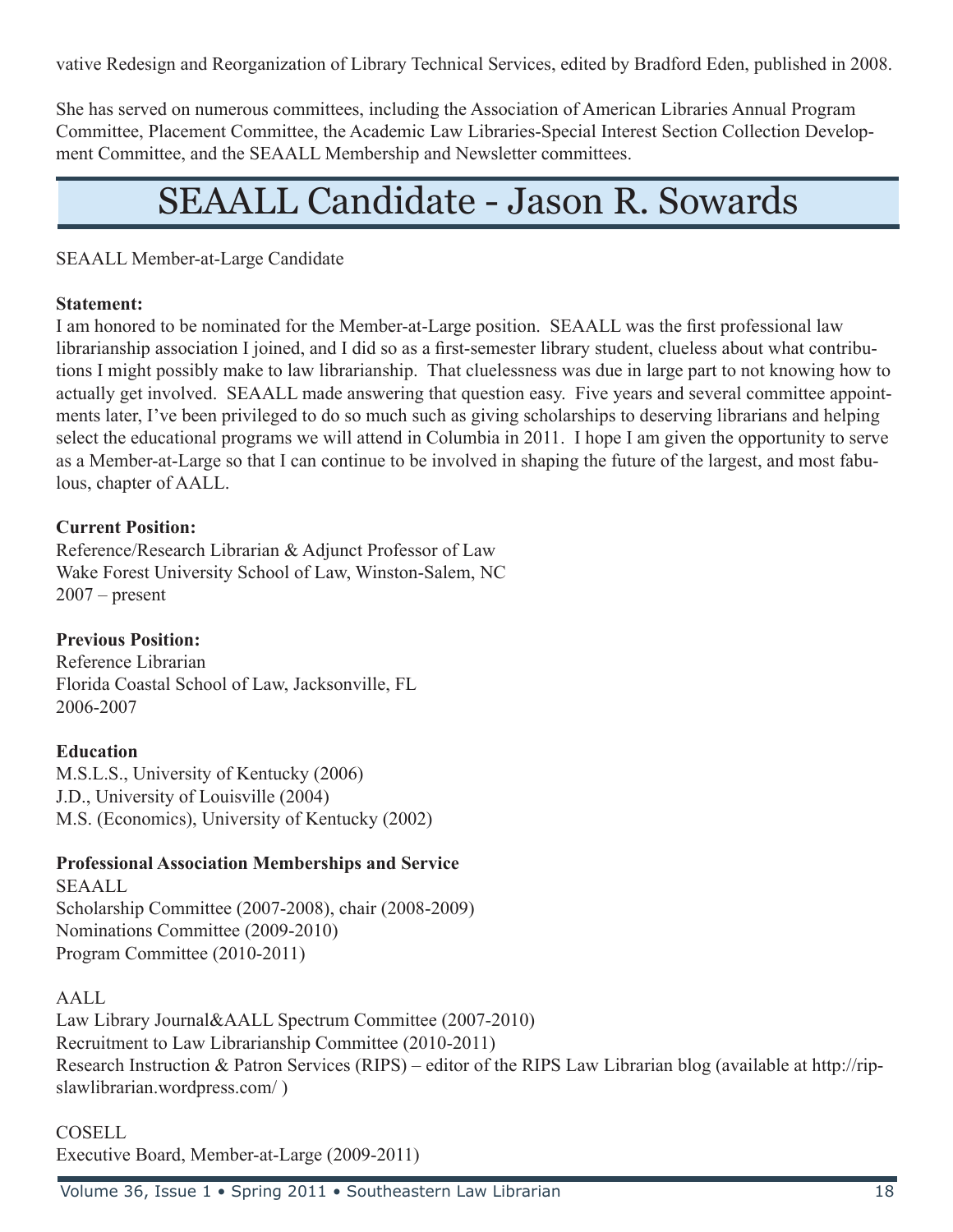Kentucky Bar Association (2004-present)

#### **Publications**

- Sowards, Jason R., "Specialized Legal Research Courses: Administrative Law," 29 LEGAL REFERENCE SERVICES QUARTERLY 101 (2010).
- Guide to North Carolina Legal and Law-Related Materials, 2010 Revised Edition (with Nichelle Perry and Donna Nixon), American Association of Law Libraries, Government Documents Special Interest Section, State Documents Bibliography Series.

Sowards, Jason R. & Sally A. Irvin, "ALR 2.0: When Advanced Legal Research Met Wiki," AALL SPECTRUM, Vol. 12, No. 8, pp. 8-9, 19 (June 2008).

### AALL Announcements



#### **A Day in the Life Photo Contest 2011 Starts February 1**

Get ready for your close up. [AALL's A Day in the Life of the Law Library Community Photo Contest](http://www.aallnet.org/dayinlife/) starts on February 1.

During the month of February, AALL members are invited to take a wide range of photographs of law librarians working, meeting, teaching, and doing all that law librarians do in a given day. Entries are due by the end of the month, and they will be judged online through AALL membership voting in April. Winners will be recognized on AALLNET, in an issue of AALL Spectrum, and during the 2011 AALL Annual Meeting in Philadelphia.

New this year, the contest will be conducted on [Flickr,](http://www.flickr.com/groups/aalldayinlife2011/) which will allow you to views submissions as their posted by other members. [Visit the Day in the Life site](http://www.aallnet.org/dayinlife/) for complete contest rules, photography tips, and to view the winning photos from 2005, 2007, 2008, and 2009.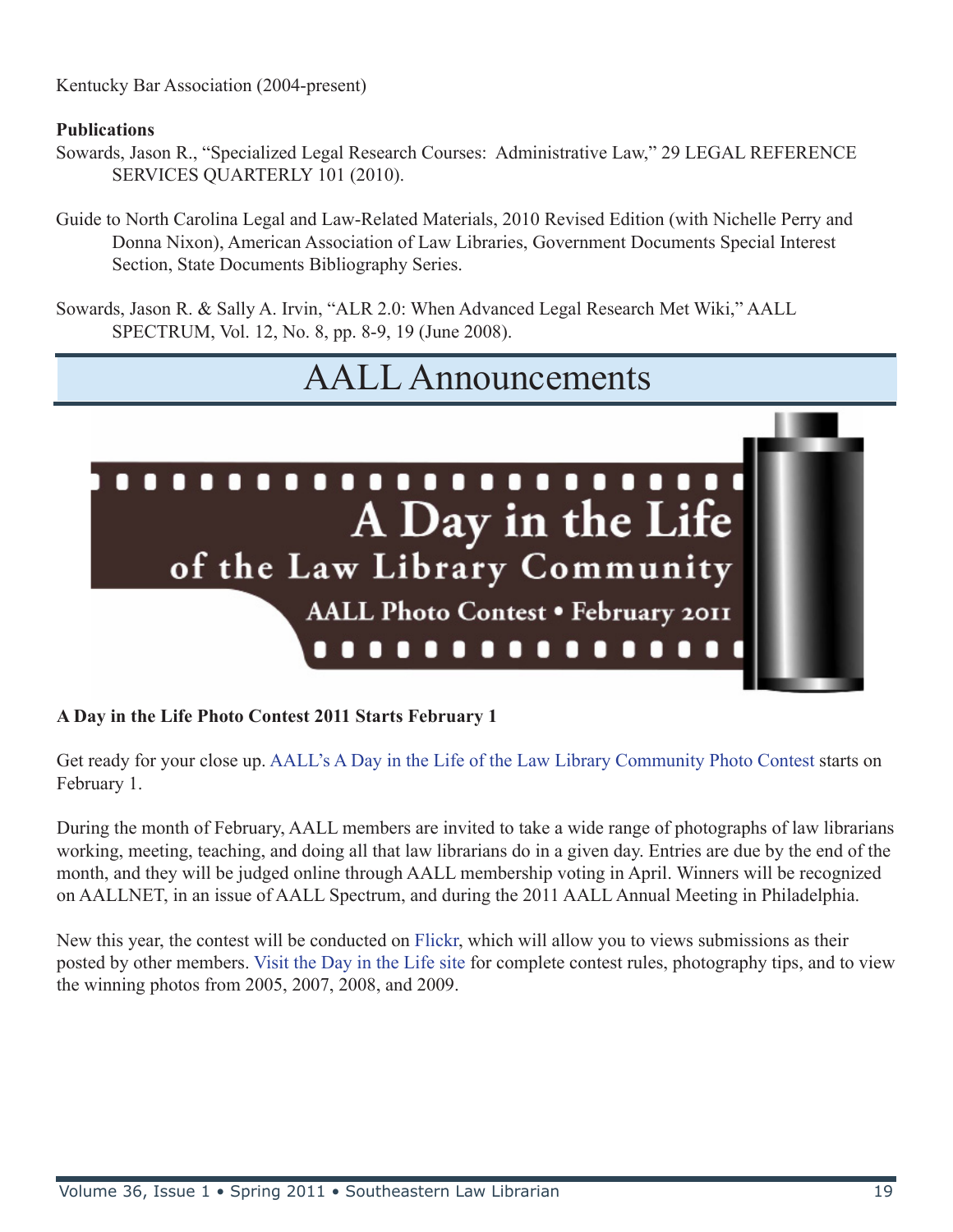#### **Servant Leadership for Law Libraries**

How do you wield influence and authority without a title? How do you foster collaboration and service excellence in your law library? Expand your leadership knowledge by joining Filippa Marullo Anzalone, professor of law and dean for library and technology services at Boston College, for [Servant Leadership for Law Libraries](http://www.aallnet.org/calendar/eventdisplay.asp?eid=342&arc=no), on March 1, at 11 a.m. Central, as she explores leadership through service; value-centered leadership; and applying a servant leadership model to law libraries.

Learn about:

- Deconstructing the concept of leadership
- Values-centered leadership
- Leadership at all levels
- Applying servant leadership to law libraries

#### [Register by February 22.](http://www.regonline.com/servantleadership)

#### **Learn How to Support Your Law Firm with Strategic Knowledge Management**

The current economic downturn is challenging law firms in unprecedented ways, and knowledge management (KM) is being implemented at firms to provide a competitive advantage. Join KM experts Julie Bozzell and Toby Brown for the February 17 webinar, [Moving Beyond the Library Walls to Support Strategic Knowledge](http://www.aallnet.org/calendar/eventdisplay.asp?eid=336&arc=no)  [Management](http://www.aallnet.org/calendar/eventdisplay.asp?eid=336&arc=no), from 11 a.m.-12 p.m. Central Time, and hear how KM is being applied to support the practice and business of law. Learn about the role law librarians can play to support strategic KM and contribute to a leaner and more strategic model of law firm practice.

Webinar objectives:

- define knowledge management
- describe how KM solves law firm challenges
- examine ideas to leverage expertise to support strategic KM to solve challenges
- discuss specific law librarian-led KM projects

#### [Register by February 10.](http://www.regonline.com/moving_beyond)

#### **AALL Members Receive Discounted Registration for 2011 LMA Annual Conference**

The [Legal Marketing Association](http://www.legalmarketing.org/) (LMA) Annual Conference is the largest educational and networking event for legal marketing and business development professionals. More than 800 attendees gather at this event annually to meet with and learn from the industry's leaders. This is a great opportunity for you to network with and hear from legal marketers of all specialties and experience levels, from firms large and small.

AALL is delighted to be an LMA Annual Conference event partner. The 2011 conference will take place April 4-6 in Orlando, Florida, at Disney's Yacht & Beach Club Resorts. All sessions are designed to provide you with the strategic and practical information you need to ensure that you—and your firm—retain and enhance your competitive advantage.

Mention that you are an AALL member when registering to receive the LMA full member rate. Book online by February 25 at [www.LMAConference.com](http://www.lmaconference.com/) or call 877-562-7172 to secure your place at the legal marketing event of the year.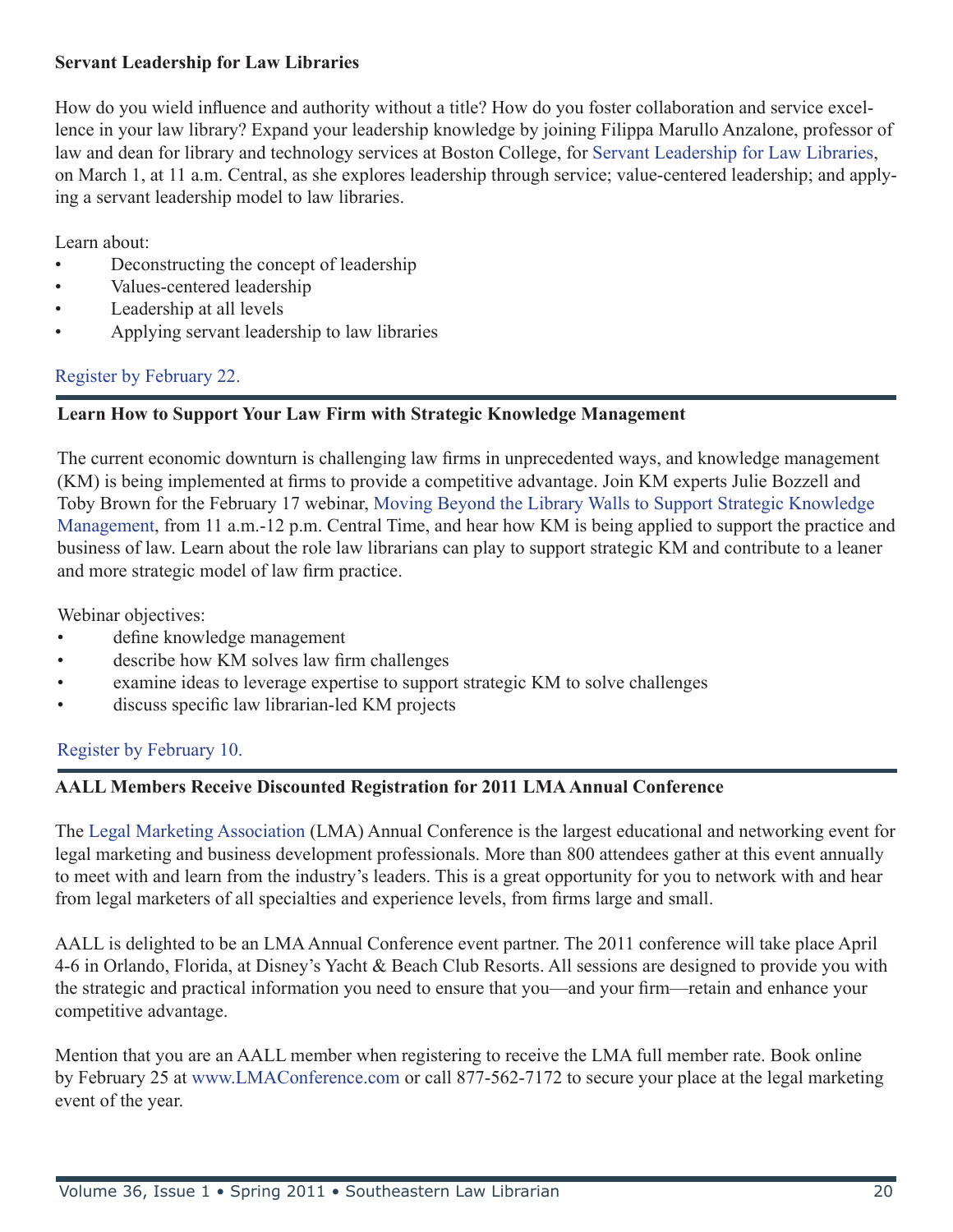#### **Manage with Confidence**

From transforming libraries and nurturing staff for new roles and responsibilities to developing a strategic plan for the library to building partnerships, new law library managers have a lot on their plates. The 2011 AALL Management Institute, to be held April 7-9, in Chicago, will provide new and aspiring





managers with the opportunity to collaborate with your colleagues from all types of law libraries and develop the skills you need to manage with confidence today.

Learn how to:

- Build and nurture a professional network
- Develop effective communication
- Negotiate and handle difficult situations
- Develop a strategic plan
- Take on project management
- Champion the library's role within the institution and build partnerships

The registration deadline is March 7, and the number of attendees will be capped at 50. Don't wait – [register](http://www.regonline.com/Mgmt_Inst/)  [today!](http://www.regonline.com/Mgmt_Inst/) 



#### **AALL2go Pick of the Month**

AALL's Continuing Professional Education Committee presents the AALL2go pick of the month: [In PKI We](http://www.softconference.com/aall/sessionDetail.asp?SID=208462)  [Trust: Authenticating Our Future.](http://www.softconference.com/aall/sessionDetail.asp?SID=208462)

For online legal material information to be deemed trustworthy, the researcher must feel confident that it is authentic and accurate. But how do you know? This 60-minute MP3 recording features two experts—one on the portable document format (PDF) technology and a second from the federal government. The first speaker is Dr. James King, senior principal scientist and PDF Platform Architect at Adobe Systems Inc., who discusses the mechanics of public key infrastructure (PKI). Specifically, King explains how a PDF document can be encrypted to ensure authenticity and accuracy and further to allow for limited viewing only by intended audiences. The second speaker, Michael Wash, is chief information officer of the U.S. Government Printing Office. Wash discusses the Federal Depository System (FDSys) platform, which was completed in 2010 and will replace GPO Access in mid-2011.

Find this and more than 80 other free continuing education programs and webinars for AALL members on [AALL2go!](http://www.softconference.com/aall/default.asp)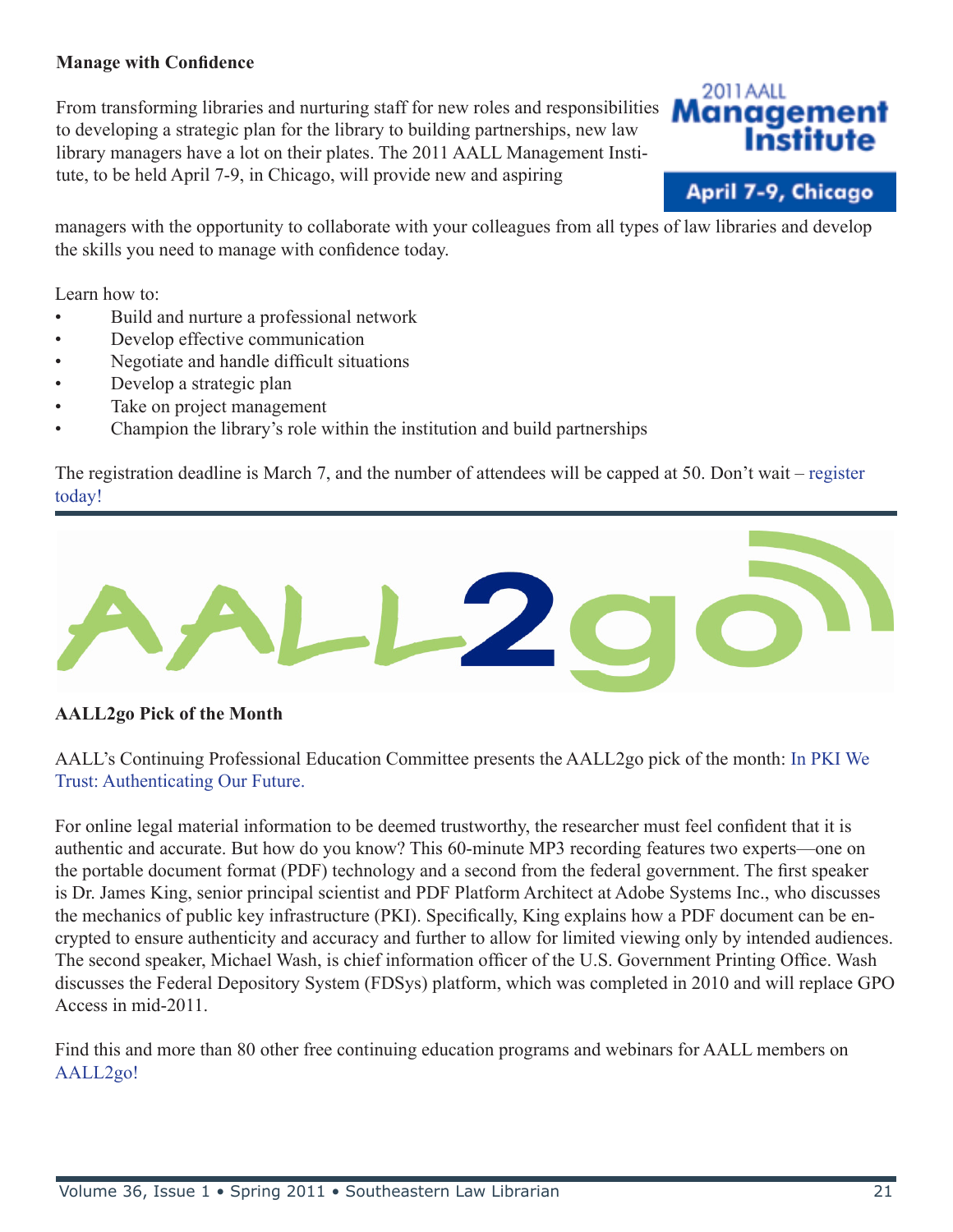|  | <b>SEAALL Officers 2010 - 2011</b> |  |  |
|--|------------------------------------|--|--|
|--|------------------------------------|--|--|

| <b>President</b><br>Karen B.Douglas<br>Head, Collection Services<br>Duke University School of Law, Goodson Law Library                                                  | Box 90361, Durham, NC 27708-0361<br>Phone: 919-613-7116<br>Fax: 919-613-7237<br>Email: douglas@law.duke.edu                                            |
|-------------------------------------------------------------------------------------------------------------------------------------------------------------------------|--------------------------------------------------------------------------------------------------------------------------------------------------------|
| <b>Vice-President/President Elect</b><br>Carol Watson<br>Associate Director for Information Technology<br>University of Georgia School of Law, King Law Library         | Athens, GA 30602-6018<br>Phone: 706-542-7365<br>Fax: 706-542-5001<br>Email: cwatson@uga.edu                                                            |
| <b>Secretary</b><br>Sally A. Irvin<br>Associate Director of Educational Technology<br>& Adjunct Professor of Law<br>Wake Forest University, Professional Center Library | P.O. Box 7206 Reynolds Station<br>Winston-Salem, NC 27109<br>Phone: 336-758-5442<br>Fax: 336-758-6077<br>Email: irvinsa@wfu.edu                        |
| <b>Treasurer</b><br>Dee Wood<br>Government Documents Librarian<br>University of Kentucky Law Library                                                                    | 620 South Limestone Street<br>Lexington, KY 40506<br>Phone: 859/257-2925<br>Fax: 859/323-4906<br>Email: owood@email.uky.edu                            |
| <b>Immediate Past President</b><br>Maureen A. Eggert<br>Assoc. Director for Research & Instruction<br>Wake Forest University, Professional Center Library               | P.O. Box 7206 Reynolds Station<br>Winston-Salem, NC 27109<br>Phone: (336) 758-5072<br>Fax: (336) 758-6077<br>Email: eggertma@wfu.edu                   |
| Member at Large (2009-2011)<br>Sarah K.C. Mauldin<br>Head Librarian<br>Smith, Gambrell, & Russell, LLP                                                                  | 1230 Peachtree Street, N.E.<br>Promenade II, Suite 3100<br>Atlanta, GA 30309<br>Phone: 404.815.3538<br>Fax: 404.685.6838<br>Email: smauldin@sgrlaw.com |
| Member at Large (2010-2012)<br>Francis X. Norton, Jr.<br>Reference Librarian and Associate Professor<br>Loyola University New Orleans, College of Law Library           | 7214 Saint Charles Avenue, Box 903<br>New Orleans, LA 70118-3538<br>Phone: 504-861-5548<br>Fax: 504-861-5895<br>Email: fxnorton@loyno.edu              |

#### **Publishing Statements:**

- In this edition their were no SEAALL Briefs submitted for publication.

- In consultation with SEAALL leadership no membership directory will be printed by the SE Law Librarian. - We regret omitting Karen Nuckolls candidacy information from our last edition, the full slate of candidates is listed in this edition.